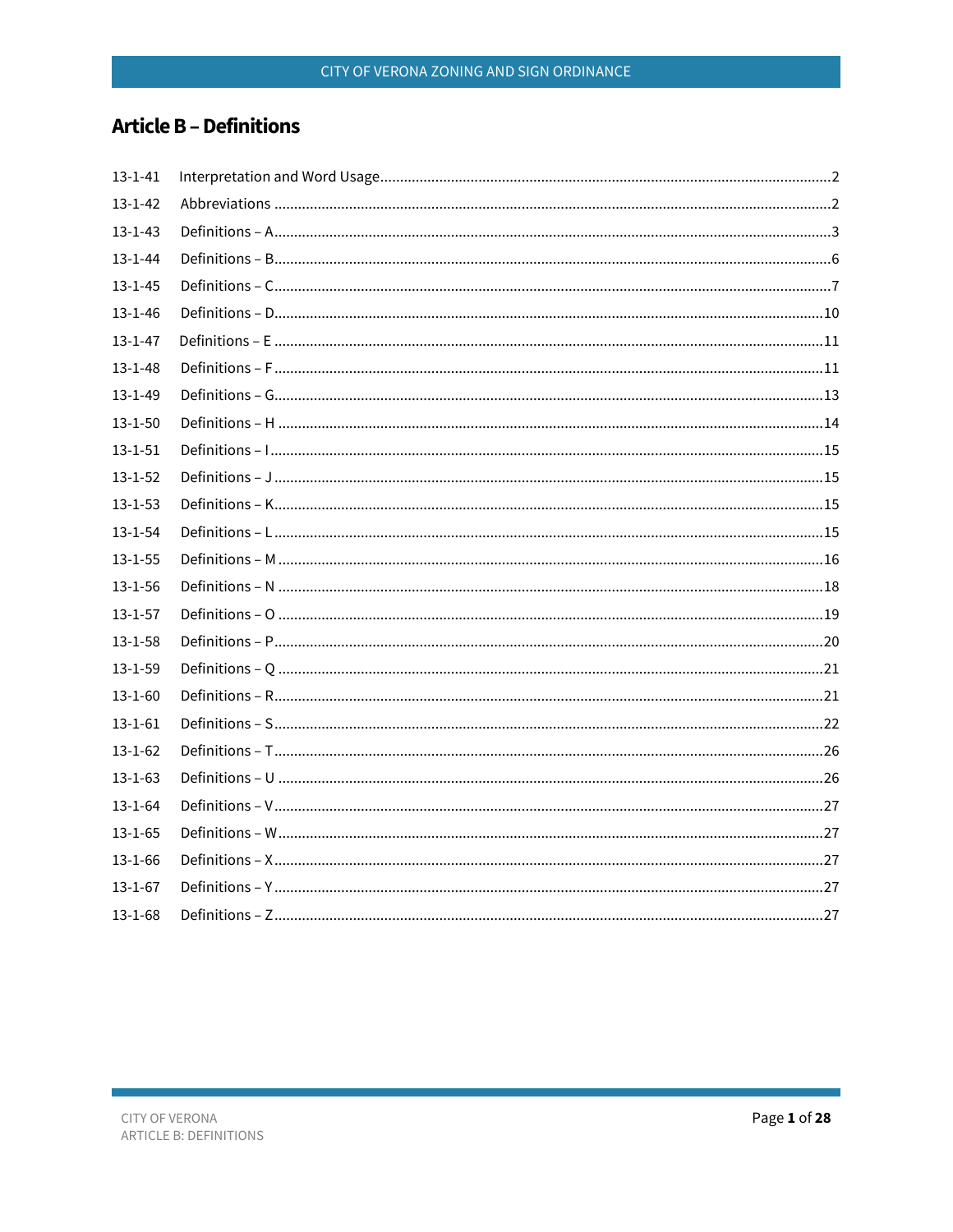### <span id="page-1-0"></span>**13-1-41 Interpretation and Word Usage**

For the purpose of this Title, certain terms are defined as indicated in this article. These definitions and all other provisions of this Title are subject to the following rules of interpretation:

- (a) The interpretation of this Title shall abide by the provisions and rules of this Article 2, except where the context clearly requires otherwise, or where the result would clearly be inconsistent with the manifest intent of this Title. Any word not defined in this Article should be construed as defined in normal dictionary usage.
- (b) Words used or defined in one tense or form shall include other tenses and derivative forms.
- (c) Words in the singular number shall include the plural number, and words in the plural number shall include the single number.
- (d) The masculine gender shall include the feminine, and vice versa.
- (e) The words "shall", "must" and "will" are mandatory and not discretionary.
- (f) The words "may", "can" and "might" are permissive.
- (g) The word "person" includes individuals, firms, corporations, partnerships, associations, trusts, and any other similar entities.
- (h) The word "City" shall mean the City of Verona, Wisconsin.
- (i) The word "County" shall mean the County of Dane, Wisconsin.
- (j) The word "State" shall mean the State of Wisconsin.
- (k) The word "Commission" shall mean the City of Verona Plan Commission.
- (l) The words "Council", "City Council", and "Common Council" shall refer to the City of Verona Common Council.
- (m) The word "Board" shall mean the City of Verona Board of Zoning Appeals.
- (n) All measured quantities shall be to the nearest integral unit of measure, and if a fraction is one-half or greater, the next highest integral unit shall be used, unless otherwise noted.
- (o) The word "structure" includes the word "building." The word "building" does not include the word "structure".
- (p) The phrase "used for" shall include the phrase "maintained for," "reserved for," and "occupied for."
- (q) If there is any ambiguity between the text of this Article and any caption, illustration, or table, the text shall control.

# <span id="page-1-1"></span>**13-1-42 Abbreviations**

The following abbreviations in this Title are intended to have the following meanings:

- (a) ac: acre
- (b) CC: Central Commercial (zoning district)
- (c) db: decibel
- (d) EV: Electric Vehicle
- (e) FAR: Floor Area Ratio
- (f) ft: foot
- (g) GSA: Gross Site Area
- (h) max: maximum
- (i) MGD: Maximum Gross Density
- (j) min: minimum
- (k) MLA: Minimum Lot Area
- (l) MR: Mixed Residential (zoning district)
- (m) N/A: not applicable
- (n) NO: Neighborhood Office (zoning district)
- (o) NR: Neighborhood Residential (zoning district)
- (p) nonres: nonresidential
- (q) PD: Planned Development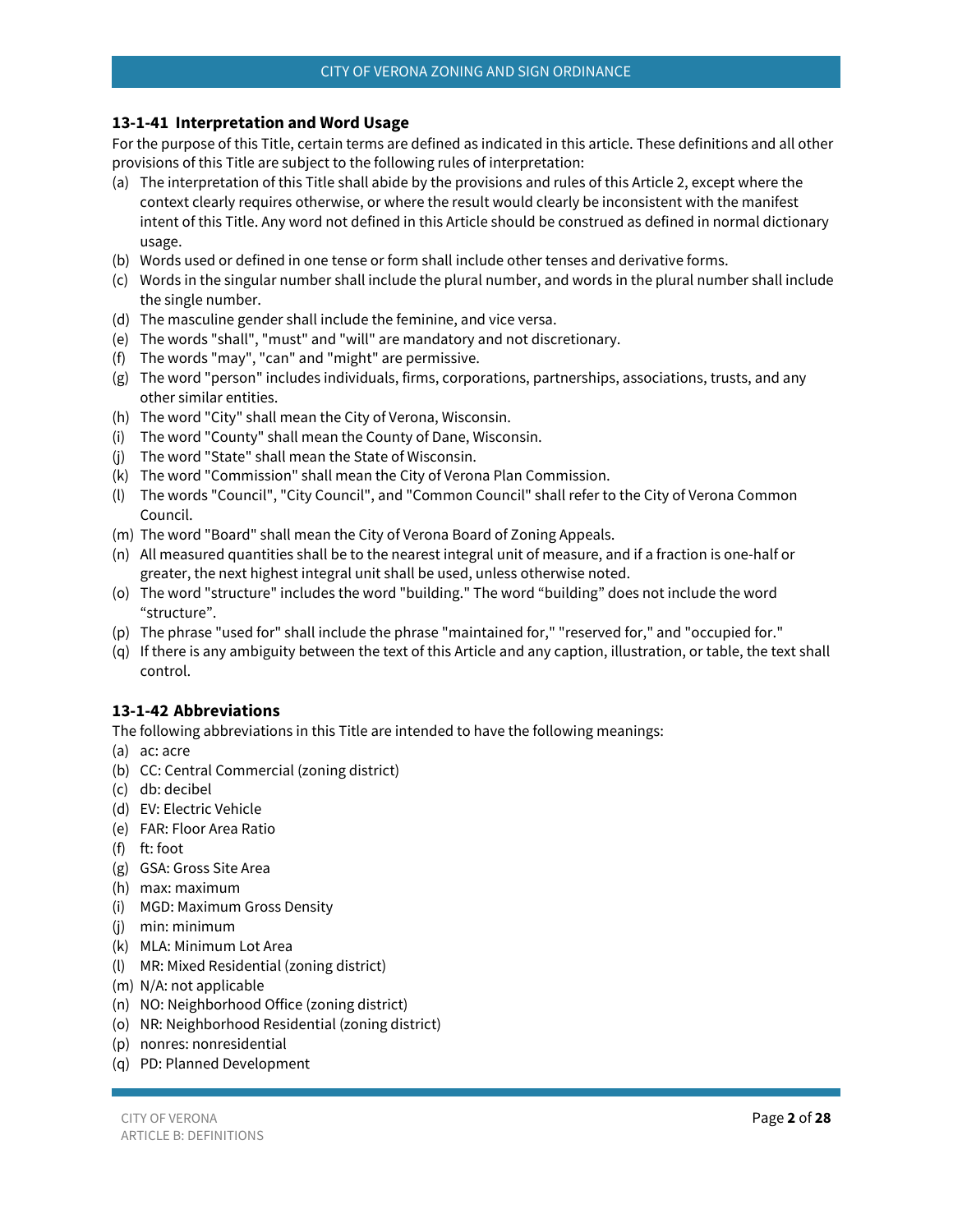- (r) PI: Public Institutional (zoning district)
- (s) RA: Rural Agricultural (zoning district)
- (t) res: residential
- (u) RPA: Resource Protection Area
- (v) SC: Suburban Commercial (zoning district)
- (w) SI: Suburban Industrial (zoning district)
- (x) SO: Suburban Office (zoning district)
- (y) sf: square feet
- (z) UI: Urban Industrial (zoning district)
- (aa) UR: Urban Residential (zoning district)
- (bb)8-: 8 or fewer
- (cc) 9+: 9 or more
- (dd)16+: 16 or more
- <span id="page-2-0"></span>(ee) #F: number of floors

# **13-1-43 Definitions – A**

- (a) **Abutting**. Having a common border with or being separated from such common border by an alley or easement.
- (b) **Access**. A means of approach accessed via transportation device, i.e., entry to or exit from a property, street or highway.
- (c) **Acre.** 43,560 sf.
- (d) **Accessory Building (accessory land use).** Any building with a permanent foundation and which requires the issuance of a building permit, other than the principal building or use, that is secondary and incidental to, subordinate in area, extent or purpose to the principal building or use served or required for the principal building or use of the premises and is located on the same zoning lot as the principal building or principal use.
- (e) **Accessory Dwelling Unit (accessory land use).** A smaller, independent residential dwelling unit located on the same lot as a stand-alone single-family detached home.
- (f) **Accessory Structure (accessory land use).** Any structure without a permanent foundation and which does not require the issuance of a building permit, that is secondary and incidental to, subordinate in area, extent or purpose to the principal building or use served or required for the principal building or use of the premises and is located on the same zoning lot as the principal building or principal use.
- (g) **Accessory use.** A use subordinate to, and serving, the principal use or structure on the same lot and customarily incidental thereto.
- (h) **Activity center.** An area which is typified by a concentration of nonresidential and/or multifamily development.
- (i) **Addition.** Any walled and roofed expansion to the perimeter and/or height of a building in which the addition is connected by a common load-bearing wall. Any walled and roofed addition which is connected by a fire wall or is separated by independent perimeter load-bearing walls is new construction.
- (j) **Adjacent.** Abutting, or being located directly across a right-of-way from, a separate lot.
- (k) **Adult Bookstore**. An establishment having as a substantial or significant portion of its stock in trade, books, magazines, and other periodicals which are distinguished or characterized by their emphasis on matter depicting, describing or relating to specified sexual activities or specified anatomical areas or an establishment with a segment or section devoted to the sale or display of such material.
- (l) **Adult Entertainment**. Any exhibition of sexually-oriented motion pictures, live performance, display or dance of any type which has as a significant or substantial portion of such performance any actual or simulated performance of specified sexual activities or exhibition and viewing of specified anatomical areas,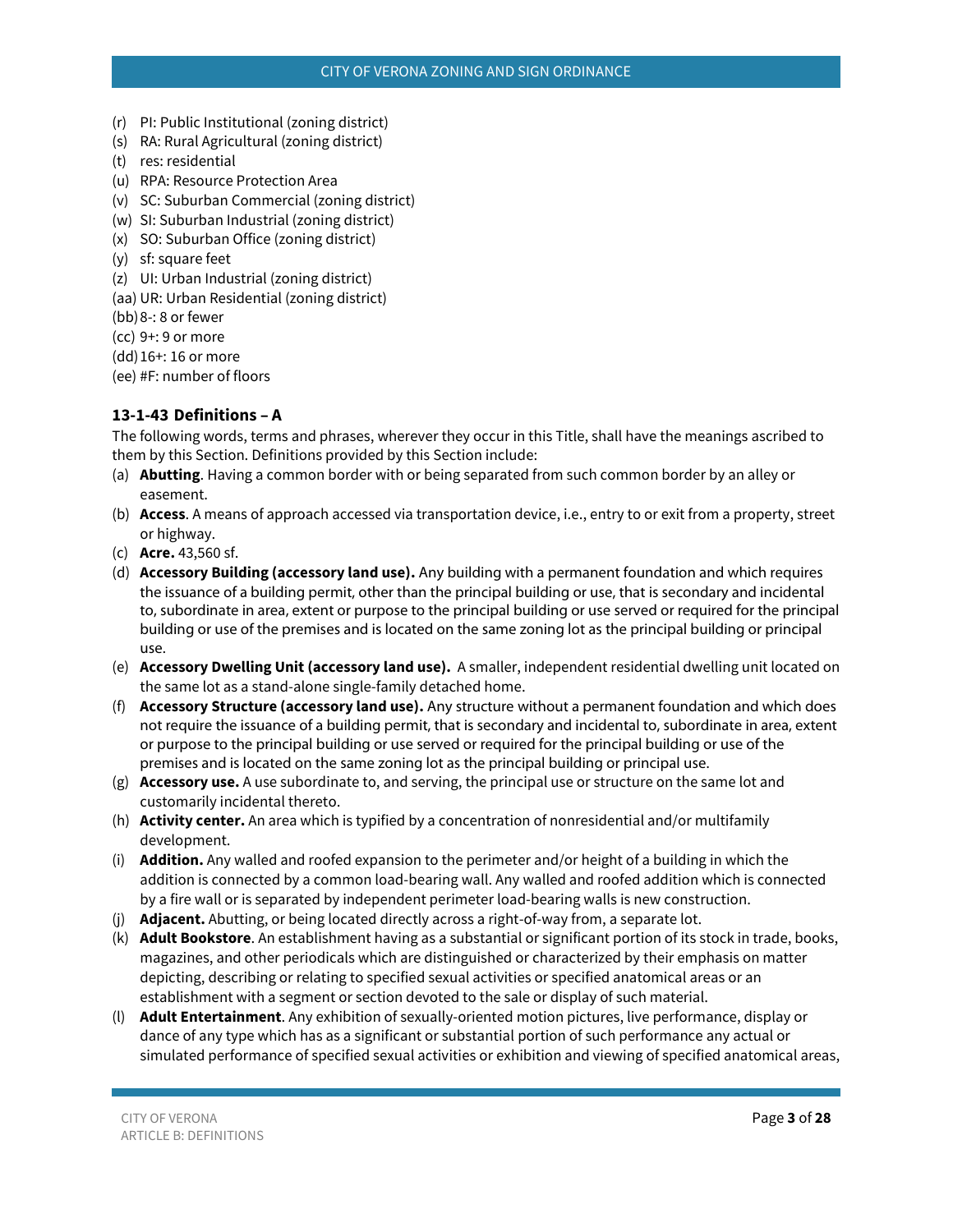removal of articles of clothing or appearing unclothed, pantomime, modeling, or any other personal service offered customers.

- (m) **Adult Entertainment Cabaret**. A public or private establishment which features topless or nude dancers and/or waitresses, strippers, male or female impersonators and/or similar entertainers.
- (n) **Adult Entertainment Center**. An enclosed building with the capacity for less than fifty (50) persons used for presenting material distinguished or characterized by an emphasis on matter depicting, describing or relating to specified sexual activities or specified anatomical areas for observation by patrons therein.
- (o) **Adult Gift Shop**. An establishment having as a substantial or significant portion of its stock in trade pictures, photographs, drawings, diagrams, paraphernalia, apparatus or other objects which are distinguished or characterized by their emphasis on matter depicting, describing or relating to specified sexual activities or specified anatomical areas or an establishment with a segment or section devoted for the sale or display of such material.
- (p) **Adult Movie Theater**. An enclosed building with a capacity of fifty (50) persons or more used primarily for presenting material distinguished or characterized by an emphasis on matter depicting, describing or relating to specified sexual activities or specified anatomical areas for observation by patrons therein.
- (q) **Adult Use (land use)**. Any facility that provides goods or services or is otherwise oriented to the display of materials characterized as sexual or adult in nature, such as videos, movies, slides, photos, books, or magazines; or actual persons displaying and/or touching sexually specified areas. Examples include adult bookstores, adult entertainment cabarets, adult entertainment centers, adult gift shops, and adult movie theaters, as defined in this Article 2.
- (r) **Adult Use, Sexually-oriented material**. Any media which displays sexually specified area(s) or specified sexual activities, as those terms are defined in this Article 2.
- (s) **Adult Use, Sexually Specified Areas**.
	- (1) Less than completely and opaquely covered human genitals, pubic region, the female breast below a point immediately above the areola to a point immediately below the areola, said opaque cover covering the entire areola, or anal area.
	- (2) The display of the human male genitals in a discernibly turgid state, real or simulated, even if completely and opaquely covered.
- (t) **Adult Use, Specified Sexual Activities**. Actual or simulated human genitals in a state of sexual stimulation or arousal; acts or simulated acts of human masturbation, sexual intercourse or sodomy; acts or simulated acts of oral sexual conduct; fondling or other erotic touching of human genitals, pubic region, buttock or female breast; or excretory functions as part of or in connection with any activities set forth in this definition.
- (u) **Agricultural land use(s).** Land uses encompassing Community Garden, Solar Energy Collection Farm and Indoor and Outdoor Urban Agriculture, as those terms are defined in this Article 2.
- (v) **Airport/Heliport (land use).** A transportation facility providing takeoff, landing, servicing, storage and other services to any type of air transportation.
- (w) **Alley.** A public right-of-way, usually of reduced width, which affords a secondary means of access to abutting property.
- (x) **Apartment/Condominium, Above Ground Floor as Part of Mixed-Use (land use).** One or more dwelling units designed, built, rented, leased, let, purchased or sold to be occupied for residential purposes located immediately above a ground-floor commercial use.
- (y) **Apartment / Condominium, Building (land use).** A multifamily residential building designed for occupancy by multiple people living independently of each other in separate dwelling units separated by a common fire barrier, with each dwelling unit accessible from a shared entrance or hallway and owned or leased.
- (z) **Apartment / Condominium, Complex (land use).** A development consisting of more than one apartment/condominium building.
- (aa) **Applicant.** A property owner or developer.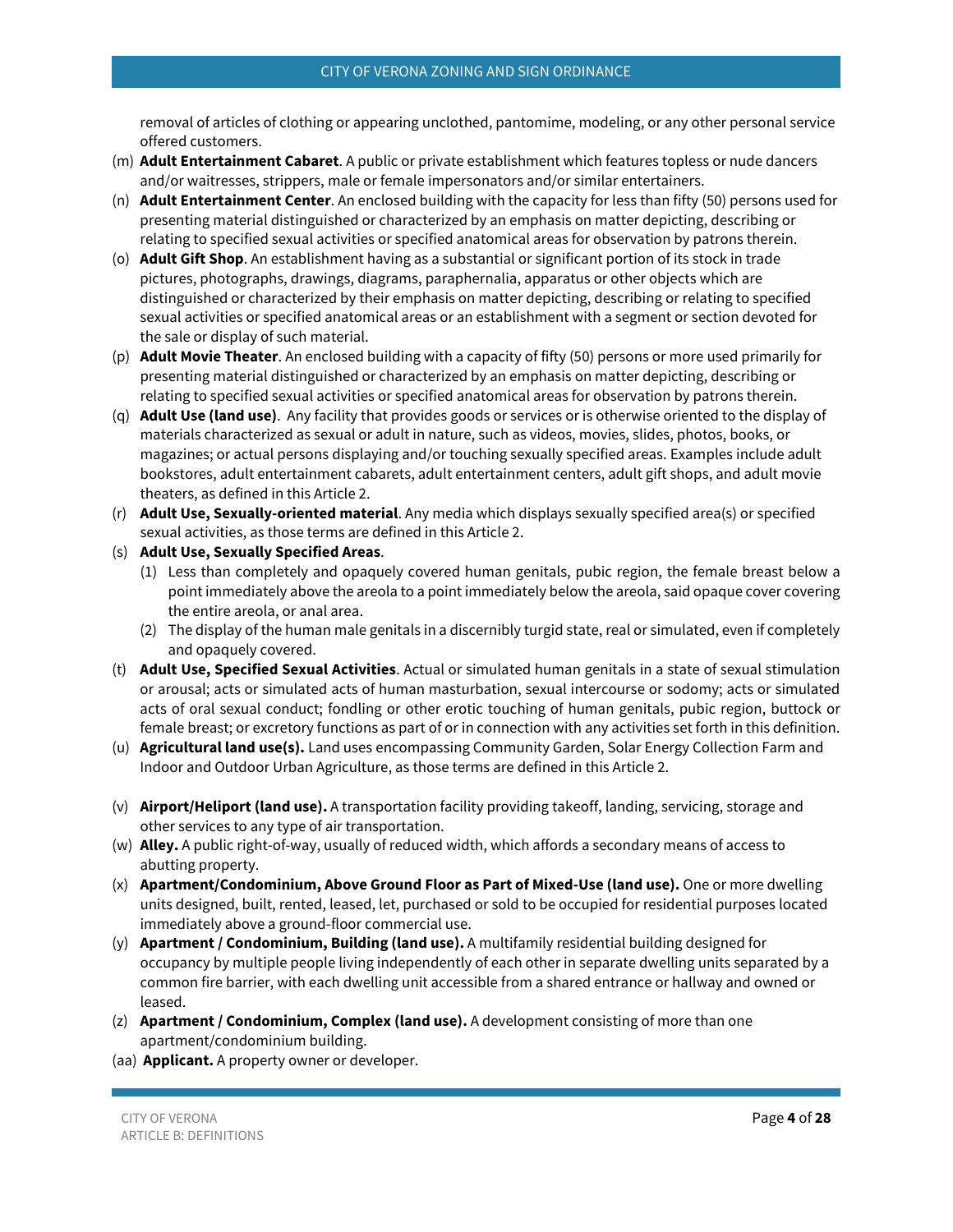- (bb)**Archery/Gun Range, Indoor (land use).** An indoor area or facility designated or operated primarily for the use of a bow and arrow, long bow, recurve bow, compound bow or crossbow or for the use of firearms.
- (cc) **Arterial.** Freeways, highways and other major roadways that connect between cities. Characterized by high speeds, multiple lanes and limited access to land.
- (dd)**Article.** Each of the nine major divisions of the Zoning Ordinance into different topical categories. By way of illustration, this Article 2 is entitled "Definitions."
- (ee) **Artisan Manufacturing (land use).** Small-scale businesses that produce artisan goods or specialty foods, primarily for direct sales to consumers, such as artisan leather, glass, wood, paper, ceramic, textile and yarn products, specialty foods and baked goods. This land use includes the design, processing, fabrication, assembly, treatment and packaging of products; as well as the incidental storage, sales and distribution of such products.
- (ff) **Autobody Repair (land use).** Facilities that provide substantial motor vehicle body repair services to the shell of automobiles, major painting or undercoating services, engine rebuilding, reconditioning of motor vehicles, collision repair services, such as body, frame or fender straightening and repair, overall painting and undercoating.
- (gg) **Average ground elevation.** The average level of the finished surface of the ground adjacent to the exterior walls of a building or structure.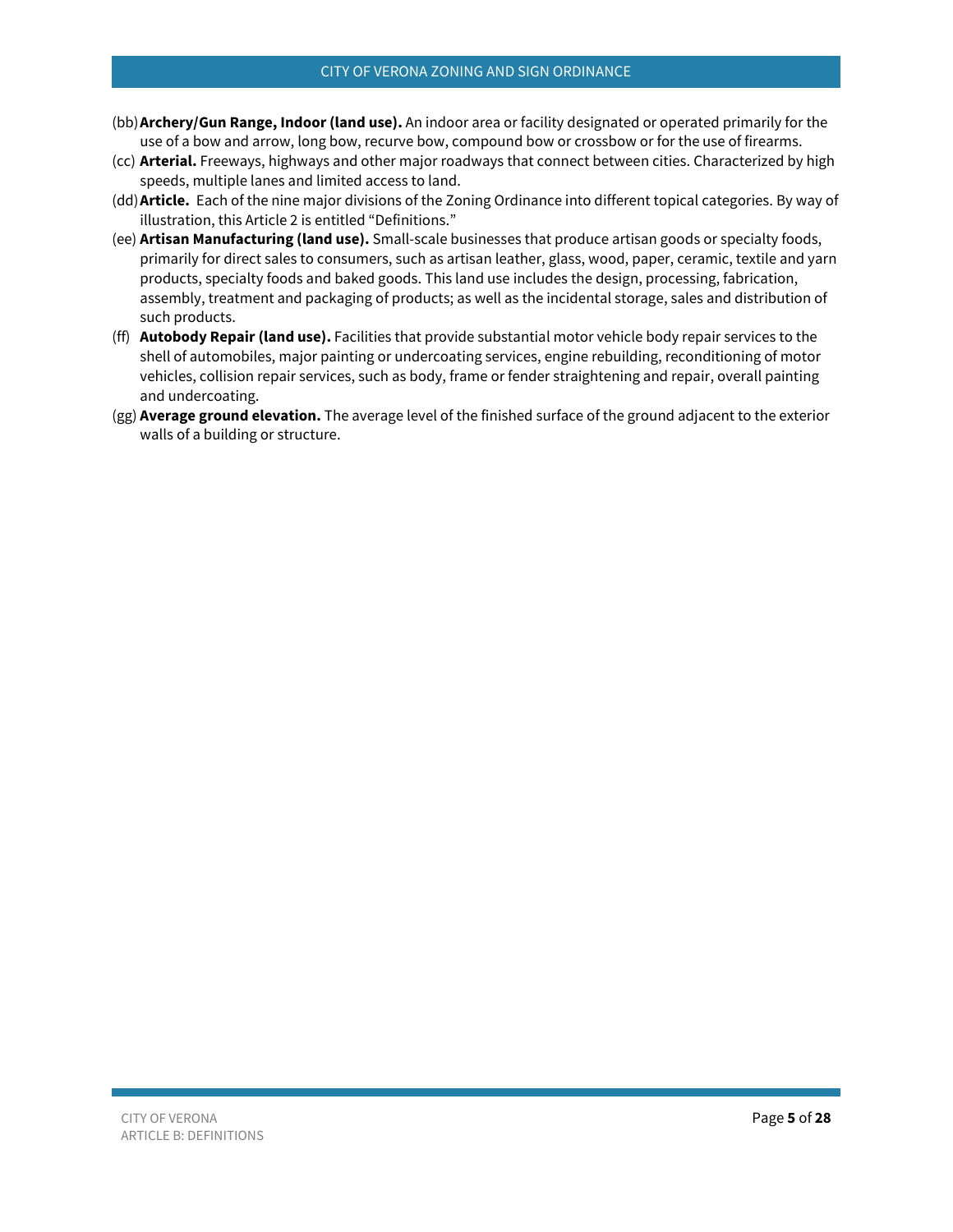### <span id="page-5-0"></span>**13-1-44 Definitions – B**

- (a) **Basement.** A portion of a building located partly underground but having one-half or less of its floor to ceiling height below the average grade of the adjoining ground.
- (b) **Bed and Breakfast Establishment (land use).** Exclusively indoor lodging facilities which provide meals only to paying lodgers. Bed and Breakfast establishments do not include motels, hotels, boarding houses, or food service establishments.
- (c) **Brewery/Winery/Distillery (land use).** An establishment primarily engaged in brewing fermented malt beverages including beer, ale, malt liquors, and nonalcoholic beer (brewery), manufacturing and bottling wine on the premises (winery), or manufacturing, by distillation, intoxicating spirits on the premises (distillery).
- (d) **Brewery/Winery/Distillery, Tasting Room (land use).** See Tasting Room
- (e) **Building.** A structure built, maintained, or intended for use for the shelter or enclosure of persons, animals, or property of any kind. The term is inclusive of any part thereof. Separate entrances are divided by party walls, each unit is a building.
- (f) **Building coverage.** The percentage of a lot covered by principal and accessory buildings, including all structures with a roof.
- (g) **Building front.** That exterior wall of a building which faces the front lot line of the lot.
- (h) **Building height.** The vertical distance from: (1) the average elevation of the adjoining ground level or (2) the established grade, whichever is lower to the top of the cornice of a flat roof, to the deck line of a mansard roof, to a point of the roof directly above the highest wall of a shed roof, to the uppermost point on a round or other arch type roof, to the mean distance of the highest gable on a pitched or hip roof. Also applies to structures.
- (i) **Building line.** A line on a lot, generally parallel to a lot line or road right-of-way line, located a sufficient distance therefrom to provide the minimum yards required by this Title. The building line determines the area in which buildings are permitted subject to all applicable provisions of this Title. This is also referred to as a "setback".
- (j) **Building, Multiunit.** One building containing four or more dwelling units located on a single lot with yards, courts, and/or facilities in common.
- (k) **Building, Multiunit Complex**. Two or more detached buildings each containing four or more dwelling units located on a single lot with yards, courts, and/or facilities in common.
- (l) **Building, principal.** The primary structure on a property intended for the main or principal use.
- (m) **Building separation.** The narrowest distance between two (2) buildings.
- (n) **Building size.** The total gross floor area of a building.
- (o) **Bulk (of a building).** The combination of building height, size, and location on a lot.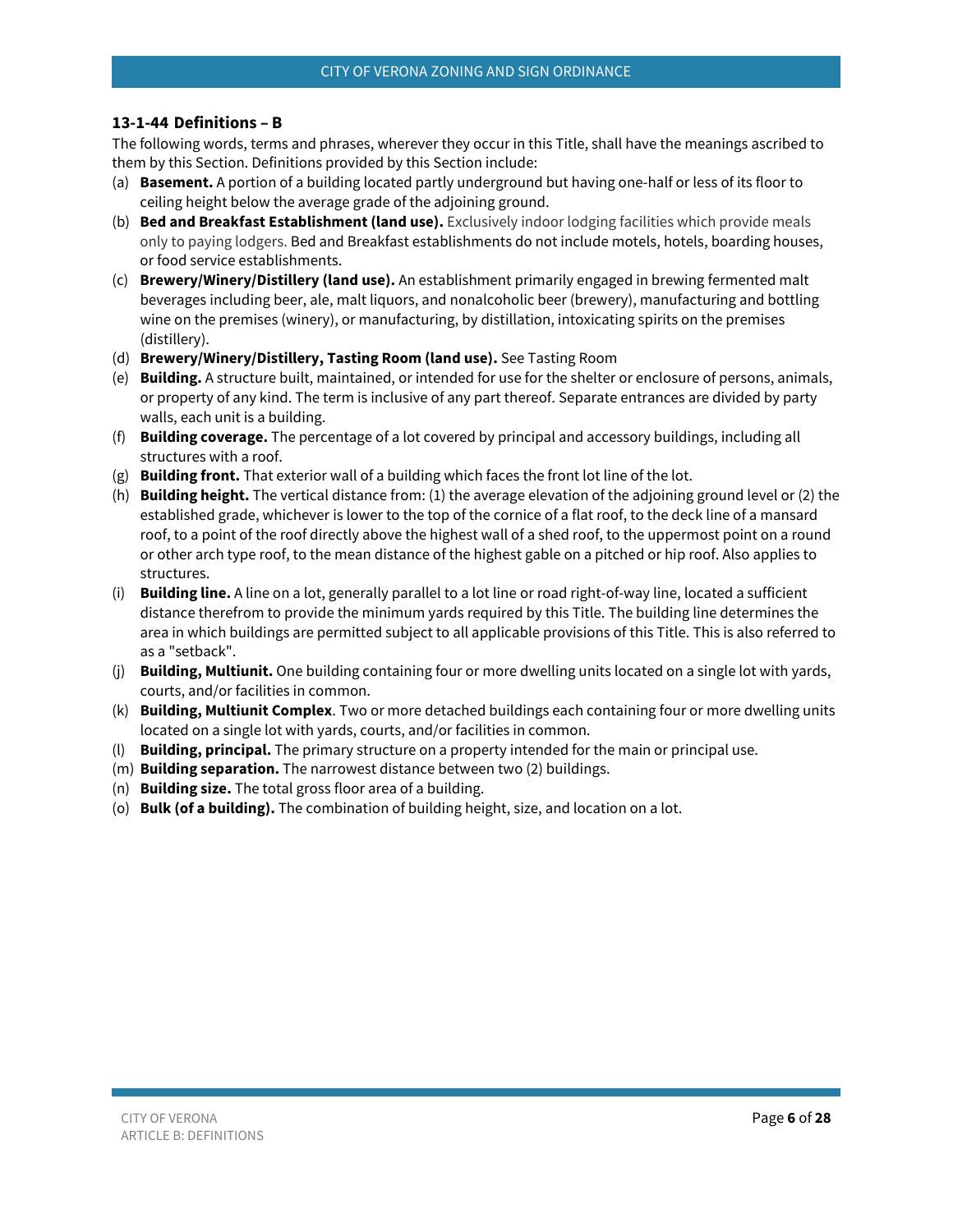### <span id="page-6-0"></span>**13-1-45 Definitions – C**

- (a) **Car Wash (land use).** The use of a site for automated or manual washing and cleaning of passenger vehicles, recreational vehicles, or other light duty equipment.
- (b) **Caliper.** A measurement of the size of a tree equal to the diameter of its trunk measurement one-half (0.5) foot above natural grade. This term is used for trees in a nursery setting.
- (c) **Certificate of occupancy.** Formal permission from the Building Inspector to use or occupy land or a building upon confirmation that both the building and the proposed use of a building or land substantially complies with this Title.
- (d) **Check Cashing / Pay Day Loan Store (land use).** An establishment that provides to the customer an amount of money that is equal to the face value of the check, warrant, draft, money order or other commercial paper securing the same purpose, or the amount specified in the written authorization for an electronic transfer of money, less any fee charged for the transaction, whereby the check casher refrains from depositing a personal check written by a customer until a specific date. Such establishments may also engage in money transfers, payday advances and issuance of money orders. This use shall not include a state or federally chartered bank, savings association, credit union, industrial loan association, or rentalpurchase company and shall not include a retail seller engaged primarily in the business of selling consumer goods, including consumables, to retail buyers that cashes checks or issues money orders for a nominal flat fee as a service to its customers incidental to the main use of the establishment.
- (e) **Class 1 collocation towers.** This shall have the meaning provided for "Class 1 Collocation" in Wis. Stat. § 66.0404, as amended from time to time, as applied to a "Support Structure," defined in Wis. Stat. § 66.0404, as amended from time to time.
- (f) **Class 2 collocation towers.** This shall have the meaning provided for "Class 2 Collocation" in Wis. Stat. § 66.0404, as amended from time to time, as applied to a "Support Structure," defined in Wis. Stat. § 66.0404, as amended from time to time.
- (d) **Cluster Mailbox (land use).** A multi-unit mailbox centralized for communal use, in which all occupants receive mail from individualized mail slots or lockers contained within a single, centralized location.
- (e) **Coffee/Tea Shop (land use).** An informal eatery primarily offering coffee, tea, and other beverages, and where light refreshments and limited menu meals may be sold for on- or off-premises consumption, but not alcoholic beverages.
- (f) **Collector street.** Major or minor road featuring lower speeds and less mobility but with greater land access that primarily serves to connect local streets with arterial streets.
- (g) **College/University (land use).** An institution of higher learning that offers courses of general or specialized study leading to a degree, including instructional and recreational uses, with or without living quarters, dining rooms, restaurants, heating plants and other incidental facilities for students, teachers and employees. Such institutions are certified by the state or by a recognized accrediting agency. Examples include universities, liberal arts colleges, community colleges, nursing and medical schools not accessory to a hospital, conservatories and seminaries.
- (h) **Commercial Animal Boarding (land use).** A facility providing short-term and/or long-term boarding for dogs, cats and other household pets. Examples of this land use include commercial kennels and dog daycares.
- (i) **Commercial vehicle.** Any motor vehicle used for business or institutional purposes or having painted thereon or affixed thereto a sign identifying a business or institution or a principal product or service of a business or institution. Agricultural equipment used as part of a permitted agricultural principal use shall not be considered as a commercial vehicle.
- (j) **Common Council.** An elected governing body who has final approval for several items listed in this Ordinance.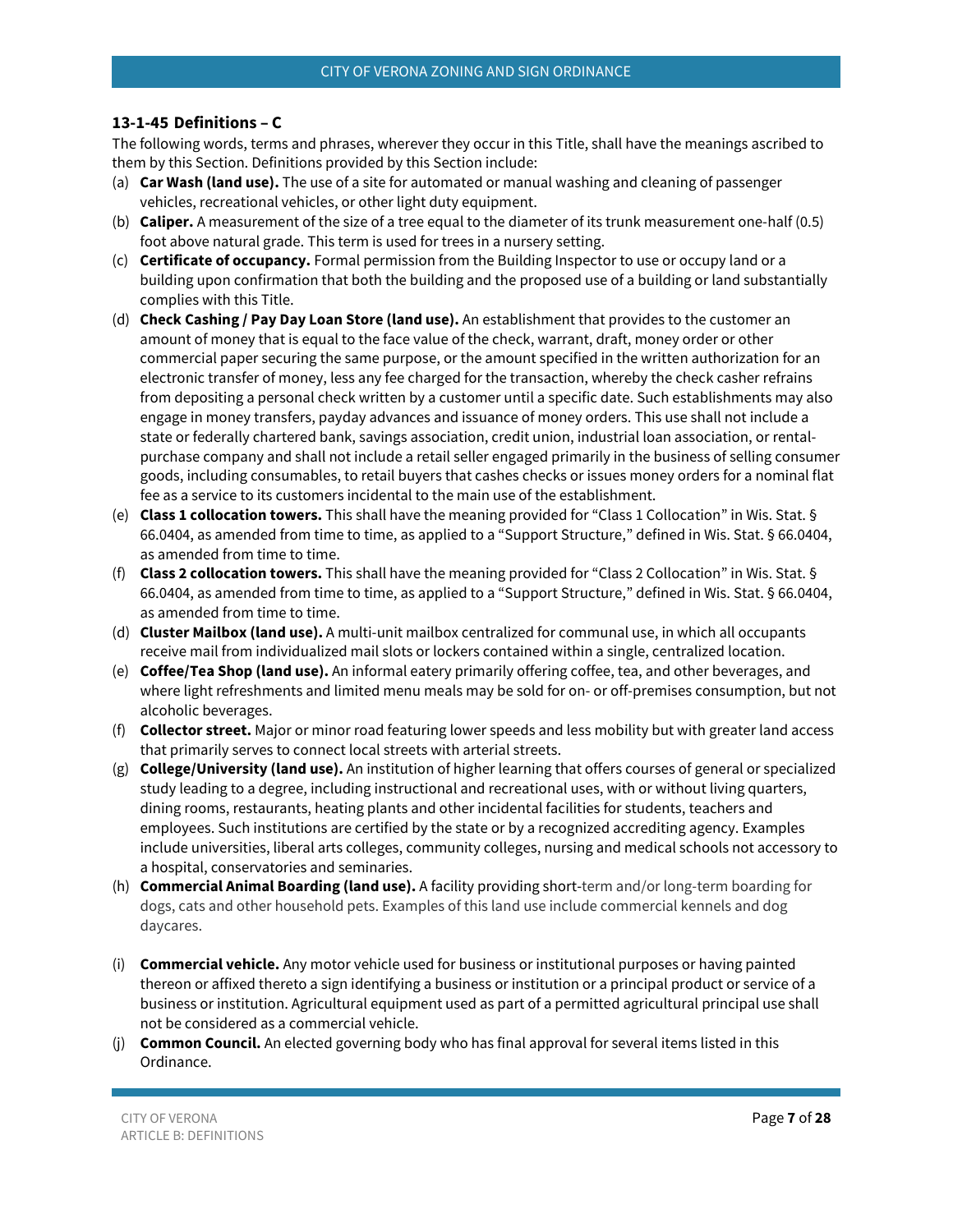- (k) **Communication Tower (land use).** Free-standing broadcasting, receiving, or relay structures, and similar principal land uses, including without limitation structures used for the provision of cellular telecommunications services or personal communications services; and any office, studio or other land uses directly related to the function of the tower.
- (l) **Community character.** The impression which an area makes in regard to the type, intensity, density, quality, appearance, and age of development.
- (m) **Community Garden (land use).** A site where any kind of plant, including flowers, is grown, and several individuals or households cultivate the site. The site may be divided into individual allotments, or gardeners may work together to cultivate the entire property. The land may be publicly or privately owned. The plants are grown for personal use by the gardeners or for donation.
- (n) **Community Living, 1-8 Persons (land use).** All facilities provided for in Sec. 46.03(22), Wis. Stats., including child welfare agencies, group homes for children, foster homes, treatment foster homes, and community based residential facilities, where care, treatment or services above the level of room and board but less than skilled nursing care are provided to up to eight (8) persons residing in the facility. Such care, treatment or services are provided as the primary function of such facility. Adult family homes, day care homes, nursing homes, general hospitals, special hospitals, prisons, jails and foster family homes that are the primary domiciles of a foster parent and four (4) or fewer children are not community living arrangements for purposes of this ordinance.
- (o) **Community Living, 9-15 Persons (land use).** All facilities provided for in Sec. 46.03(22), Wis. Stats., including child welfare agencies, group homes for children, foster homes, treatment foster homes, and community based residential facilities, where care, treatment or services above the level of room and board but less than skilled nursing care are provided to 9 – 15 persons residing in the facility. Such care, treatment or services are provided as the primary function of such facility. Adult family homes, day care homes, nursing homes, general hospitals, special hospitals, prisons, jails and foster family homes that are the primary domiciles of a foster parent and four (4) or fewer children are not community living arrangements for purposes of this ordinance.
- (p) **Community Living, 16+ Persons (land use).** All facilities provided for in Sec. 46.03(22), Wis. Stats., including child welfare agencies, group homes for children, foster homes, treatment foster homes, and community based residential facilities, where care, treatment or services above the level of room and board but less than skilled nursing care are provided to more than 16 persons residing in the facility. Such care, treatment or services are provided as the primary function of such facility. Adult family homes, day care homes, nursing homes, general hospitals, special hospitals, prisons, jails and foster family homes that are the primary domiciles of a foster parent and four (4) or fewer children are not community living arrangements for purposes of this ordinance.
- (q) **Community based residential facilities.** A group home or specialized residential care home serving persons with disabilities that have been determined to be eligible for services by an independent service coordination agency, and which agency has determined that joint occupancy of a residential property is medically necessary or beneficial for the person with disabilities. A community residence does not include a residence that serves persons as an alternative to incarceration for a criminal offense.
- (r) **Company Cafeteria (accessory land use).** A food service operation which provides food only to company employees and their guests, which meets State food service requirements, and is located on the same property as a principal land use engaged in an operation other than food service.
- (s) **Company Provided On-Site Recreation (accessory land use).** Any active or passive recreational facility located on the same site as a principal land use, and which is reserved solely for the use of company employees and their guests. Facilities using night lighting for activities shall be a conditional use.
- (t) **Composting Bin (accessory land use).** An outdoor container in which vegetation, garden waste and other organic matter is placed in order to expedite the decomposition of organic wastes.
- (u) **Composting Operation (land use).** Land uses devoted to the collection, storage, processing and/or disposal of vegetation.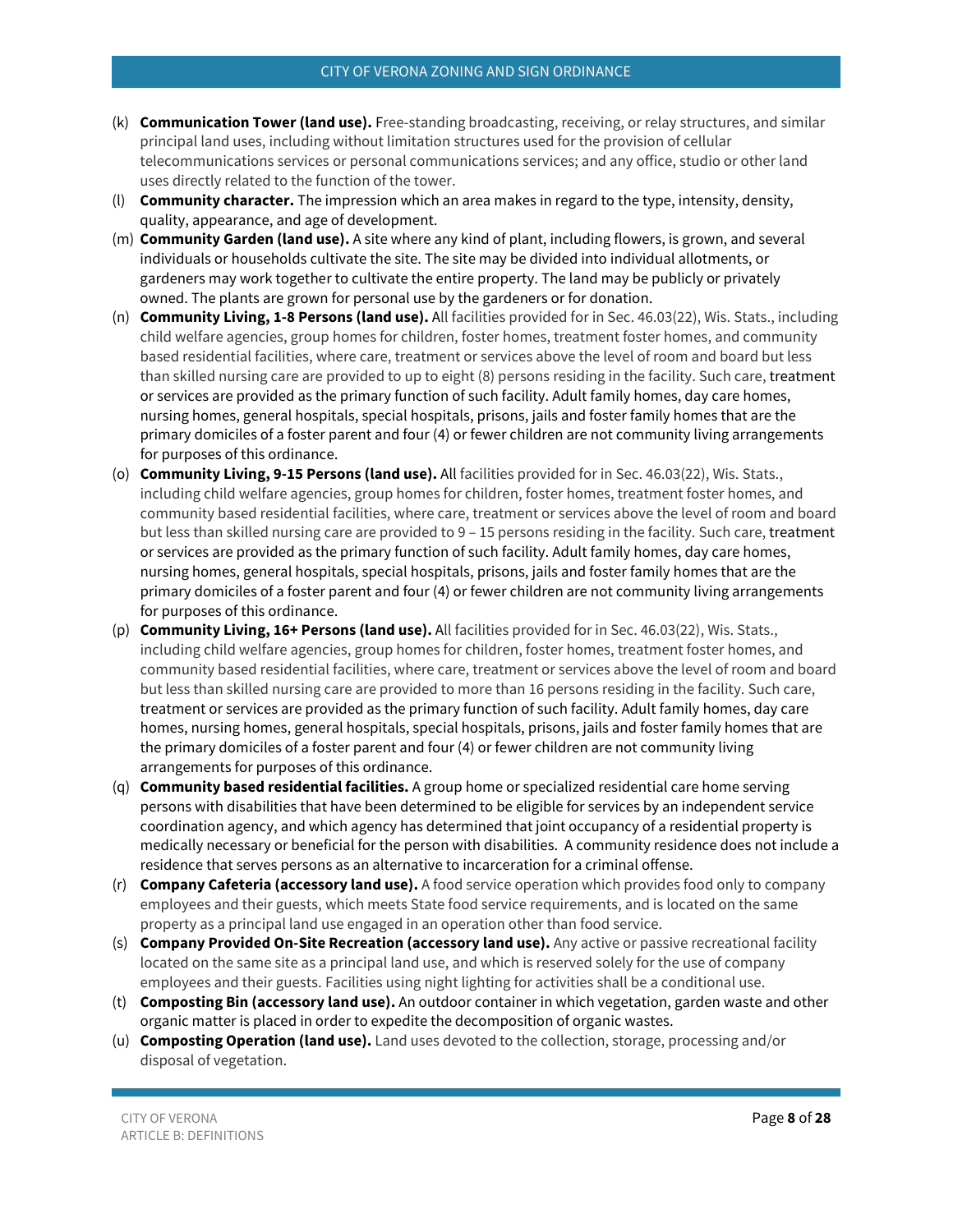- (v) **Comprehensive Master Plan.** An adopted long-range document that is revisited every decade and is amended when neighborhood plans are adopted.
- (w) **Conditional use.** A use only allowed subject to compliance with a set of conditions or requirements.
- (x) **Construction, Start of.** The date the building permit is issued, provided the actual start of activity was within a hundred and eighty (180) calendar days of the permit date. The actual start of activity means either the first placement of permanent construction of a structure on the site such as the pouring of a slab or footings, the installation of piles, or the construction of columns. Permanent construction does not include land preparation, such as clearing, grading and filling; nor does it include the installation of streets and/or walkways; nor does it include excavation for basement, footings, piers, or foundations; nor does it include the erection of temporary forms; nor does it include the installation on the property of accessory buildings, such as garages or shed not occupied as dwelling units or part of the main structure.
- (y) **Construction Related (temporary land use).** Contractors' office or trailer and equipment shed(s) when accessory to a construction project, provided that no such use will contain any sleeping or cooking accommodations and is strictly limited to a period not to exceed the duration of the active construction phase of the associated project.
- (z) **Corner Yard.** A yard extending along the street-side lot line between the front yard and the rear lot line and extending inward from the street-side lot line to the street-side face of the building.
- (aa) **Corporate Campus (land use).** Office complexes and corporate headquarters featuring substantial buildings and ample open space, including limited services for employees such as shopping and food service establishments.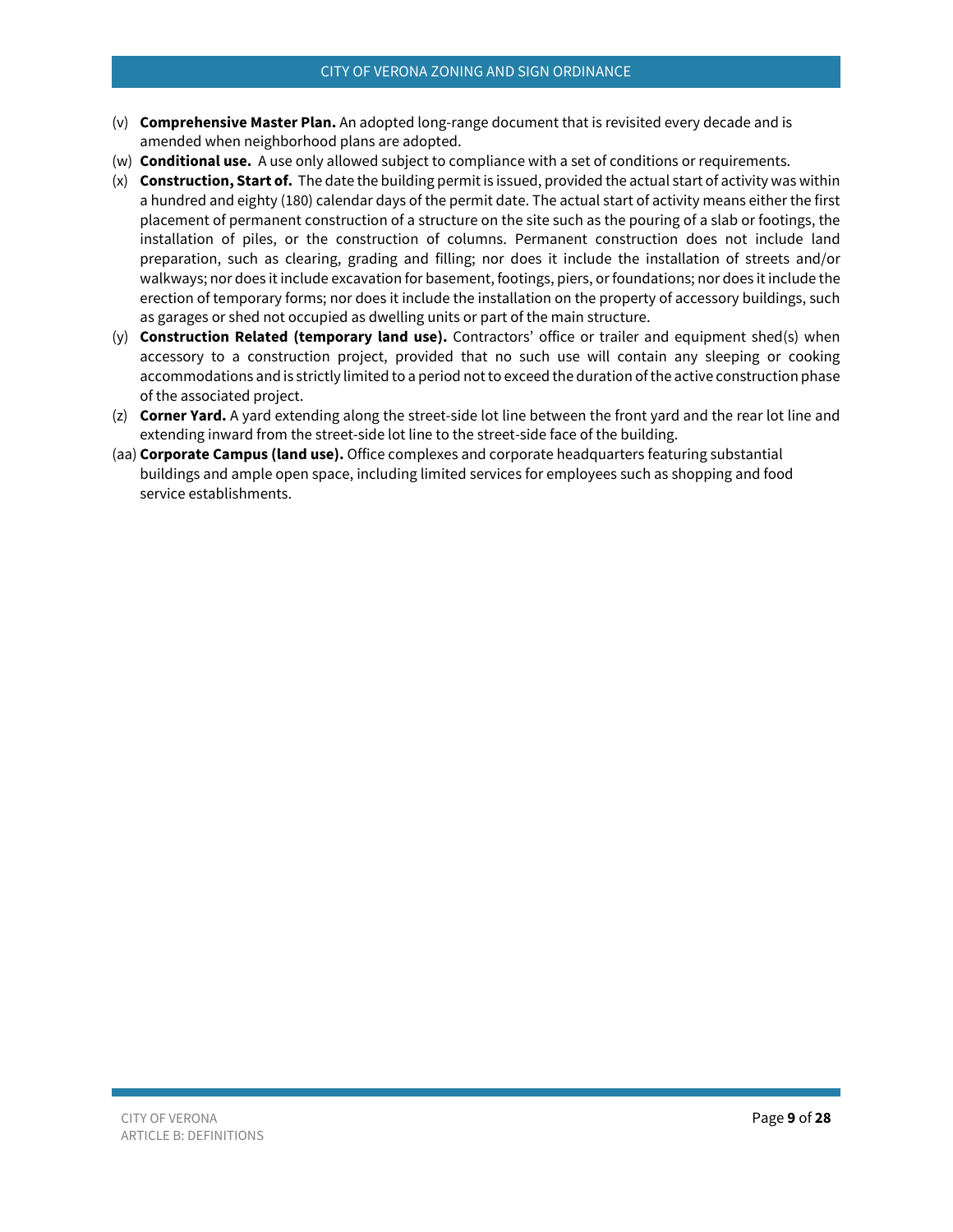### <span id="page-9-0"></span>**13-1-46 Definitions – D**

- (a) **Day Care.** The provision of care by qualified persons in occupied residences or group day care centers. This term includes child and adult care.
- (b) **Day Care, 4 – 8 Persons (accessory land use)**. Occupied residences in which a qualified person or persons provide care for 4 to 8 people.
- (c) **Day Care, 9+ Persons (accessory land use)**. Intermediate day care homes are occupied residences in which a qualified person or persons provide care for more than eight (8) people.
- (d) **Day Spa (land use)**. A business, employing professionally-licensed therapists, which provides a variety of services for the purpose of improving health, beauty and relaxation through personal care treatments including, but not limited to, therapeutic massages and body or facial treatments.
- (e) **Debris.** Broken concrete, bricks, blocks, or other mineral matter; bottles, porcelain and other glass or crockery; boxes, lumber, posts, sticks, or other wood; paper; rags; cardboard; rubber, plastic, wire, tin and metal items; discarded household goods or appliances; tar paper; residues from burning; or any similar materials which may constitute health, fire or safety hazards.
- (f) **Deck.** A structure that has no roof or walls that can be attached or detached to the principle structure.
- (g) **Dedication.** The transfer of property interest from private to public ownership for a public purpose. The transfer may be of fee-simple interest or of a less than fee-simple interest, including an easement.
- (h) **Density.** A term used to describe the number of dwelling units per acre.
- (i) **Developer.** The legal or beneficial owner(s) of a lot or parcel of any land proposed for inclusion in a development, including an optionee or contract purchaser.
- (j) **Development.** Any construction, change or other action related to a structure or land (other than maintenance of existing structures, paved areas and landscaping and interior remodeling of existing structures), including, without limitation, the division of a parcel of land into two (2) or more parcels; the construction, reconstruction, conversion, structural alteration, relocation, or enlargement of any buildings; any use or change in use of any buildings or land; any extension of any use of land; or any clearing, grading, or other movement of land, for which permission may be required pursuant to this Title.
- (k) **Development option(s).** The type of residential or nonresidential development as categorized by the proportion of the site devoted to permanently protected green space.
- (l) **Development pad.** The area of a lot for development which is devoted to structures and infrastructure.
- (m) **Direct access.** A condition of immediate physical connection resulting from adjacency of a road or right-ofway abutting a property.
- (n) **Distribution Center (land use).** Facilities oriented to the short-term indoor storage and possible repackaging and reshipment of materials involving the activities and products of a single user.
- (o) **Double Frontage Lot.** A lot with two (2) or more sides that abut a street.
- (p) **Drainage.** The removal of surface water or groundwater from land by drains, grading, or other means. Drainage includes the control of runoff, to minimize erosion and sedimentation during and after development, and the means necessary for water supply preservation or prevention or alleviation of flooding.
- (q) **Drainageway.** Drainageways are non-navigable, above-ground watercourses, detention basins and/or their environs which are identified by the presence of one or more of the following: (a) All areas within seventyfive (75) feet of the ordinary high water mark of a "perennial stream" as shown on USGS 7.5 minute topographic maps for the City of Verona and its environs; (b) All areas within fifty (50) feet of the ordinary high water mark of an "intermittent stream" or "open channel drainageway" as shown on USGS 7.5 minute topographic maps for the City of Verona and its environs.
- (r) **Dripline.** Outer perimeter edge of a tree canopy as transferred perpendicularly to ground.
- (s) **Drive Through (accessory land use).** An establishment that dispenses products or services to patrons who remain in vehicles.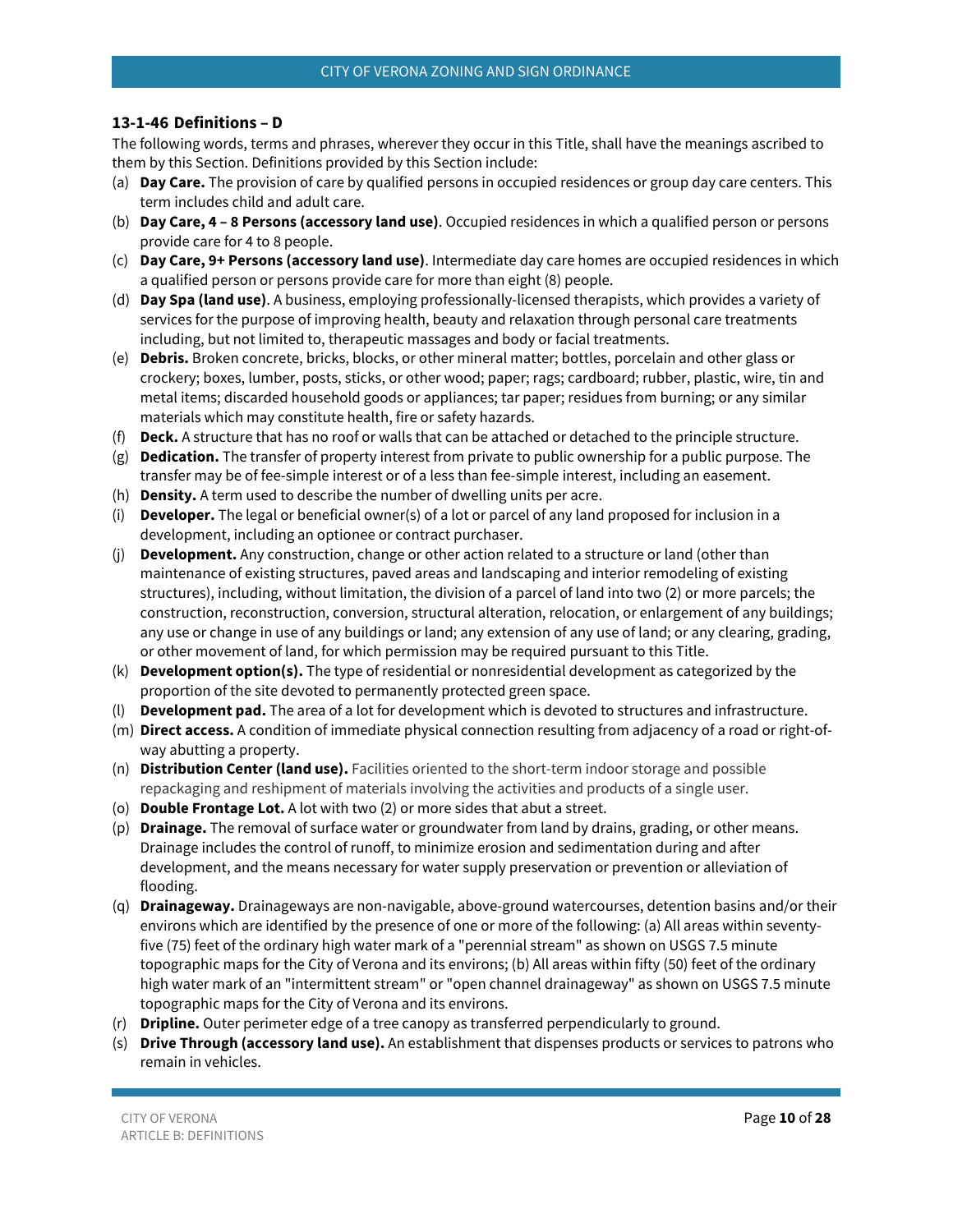- (t) **Duplex/Townhome, less than or equal to 4 units (land use).** A row or structure of up to four (4) attached, single-family, dwellings joined to one another at one (1) or more sides by a party wall or walls. Each dwelling has a dedicated exterior entrance**.**
- (u) **Duplex/Townhome, more than 4 units (land use).** A row or structure of more than four (4) attached, single-family, dwellings joined to one another at one (1) or more sides by a party wall or walls. Each dwelling has a dedicated exterior entrance**.**
- (v) **Dwelling unit.** A building or a portion of a building providing or intended to provide living facilities for not more than one (1) household.
- (w) **Dwelling unit separation.** The narrowest distance between two (2) dwelling units. See Minimum dwelling unit separation.

# <span id="page-10-0"></span>**13-1-47 Definitions – E**

The following words, terms and phrases, wherever they occur in this Title, shall have the meanings ascribed to them by this Section. Definitions provided by this Section include:

- (a) **Easement.** Authorization by a property owner for another party to use a designated portion of their land for a specified purpose.
- (b) **Eating and Drinking land use(s).** Uses of land including Brewery, Winery, Distillery, Tasting Room, Coffee and Tea Shop, Microbrewery, and various types of Restaurants, as those terms are defined in this Article 2.
- (c) **Electric Vehicle Charging Station (land use).** A public or private parking space that is served by battery charging station equipment that has as its primary purpose the transfer of electric energy to a battery or other energy storage device in an electric vehicle.
- (d) **Employee**. Shall have the meaning set forth in Wis. Stat. [§ 108.02\(12\),](http://docs.legis.wi.gov/statutes/statutes/108/02/12) as amended.
- (e) **Encroachment.** Any building, sign, other structure or object of any kind which is placed, located or maintained in, on, under or over any portion of an area in which improvements are not allowed due to regulatory restrictions or competing public or private interests in land.
- (f) **Environmental Control Facility.** Any facility, temporary or permanent, which is reasonably expected to abate, reduce, or aid in the prevention, measurement, control or monitoring of noise, air, or water pollutants, solid waste or thermal pollution, radiation or other pollutants, including facilities installed principally to supplement or to replace existing property or equipment not meeting or allegedly not meeting acceptable pollution control standards or which are to be supplemented or replaced by other pollution control facilities.
- (g) **Environs.** The area surrounding or within the vicinity of a given reference point. When used in connection with the City of Verona, it shall reference the area outside of the City's corporate boundaries but within its extraterritorial jurisdiction.
- (h) **Erosion.** The detachment and movement of soil or rock fragments by water, wind, ice, and/or gravity.
- (i) **Event Center (land use).** A building, room, or portions thereof, whose principal use is to provide space, whether reserved, rented, leased or otherwise made available, to any person, group, or entity for an event or function, that may or may not have food and beverage service, such as a conference or meeting, party, wedding, reception, fundraiser, or other similar functions, for the group's members and any guests, to which the general public is not admitted.
- (j) **Extraterritorial area.** The area outside of the City Limits in which the City of Verona exercises extraterritorial powers of land division and/or zoning review.

# <span id="page-10-1"></span>**13-1-48 Definitions – F**

- (a) **Façade.** The front of a building including entries, parapets and rooflines, specifically the principal face.
- (b) **Family.** An individual living alone or two (2) or more persons, each related by blood, marriage or adoption (including foster children), living together as a single housekeeping unit and occupying a single dwelling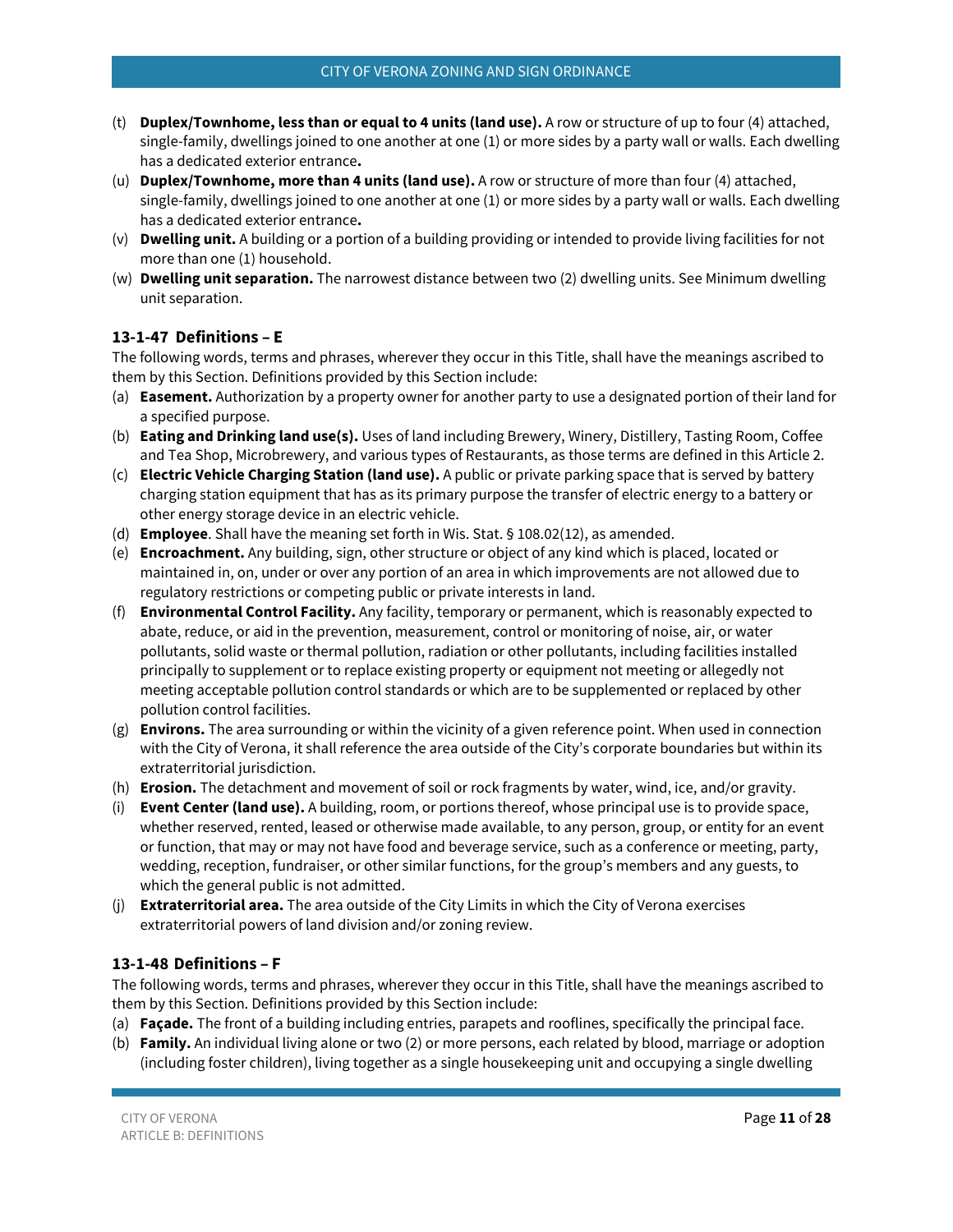unit; or a group of not more than four (4) persons not so related, living together as a single housekeeping unit by joint agreement and occupying a single dwelling on a nonprofit, cost-sharing basis, or a group of five (5) or more persons living in a community based residential facility.

- (c) **First floor.** The top surface above an unfinished basement, cellar or crawl space that is intended for living quarters.
- (d) **Fitness Facility and Entertainment land use(s).** Uses of land including Archery/Gun Range, and Fitness Facility/Entertainment Facility, as those terms are defined in this Article 2.
- (e) **Fitness Facility/Entertainment Facility, Indoor, less than 10,000 square feet (land use).** A commercial facility less than 10,000 square feet in aggregate indoor area providing athletic or amusement services such as yoga, game courts, exercise equipment, locker rooms, training studios, saunas, pro shop, laser tag, miniature golf, skating rink, arcade, escape room, bowling alley, movie theater, trampoline park, or bounce houses.
- (f) **Fitness Facility/Entertainment Facility, Indoor, 10,000 – 49,999 square feet (land use).** A commercial facility between ten thousand (10,000) square feet and forty-nine thousand nine-hundred and ninety-nine (49,999) square feet in aggregate indoor area providing athletic or amusement services such as yoga, game courts, exercise equipment, locker rooms, training studios, saunas, pro shop, laser tag, miniature golf, skating rink, arcade, escape room, bowling alley, movie theater, trampoline park, or bounce houses.
- (g) **Fitness Facility/Entertainment Facility, Indoor, more than 50,000 square feet (land use).** A commercial facility exceeding fifty thousand (50,000) square feet in aggregate indoor area providing athletic or amusement services such as yoga, game courts, exercise equipment, locker rooms, training studios, saunas, pro shop, laser tag, miniature golf, skating rink, arcade, escape room, bowling alley, movie theater, trampoline park, or bounce houses.
- (h) **Fitness Facility/Entertainment Facility, Outdoor (land use).** A commercial facility providing outdoor athletic or amusement services such as game courts, golf driving range, miniature golf, skating rink, or amphitheater.
- (i) **Floodplain.** The land consisting of the floodway and the flood fringe that is subject to inundation by a 100 year flood, as defined by the Federal Emergency Management Agency (FEMA).
- (j) **Floor area, gross.** The sum of the gross horizontal areas of the several floors of a building including interior balconies, mezzanines, basements and attached accessory buildings, fitting rooms, stairs, escalators, unenclosed porches, detached accessory buildings utilized as dead storage, heating and utility rooms, and inside off-street parking or loading space. Measurements shall be made from the inside of the exterior walls and to the center of interior walls.
- (k) **Floor area ratio (FAR).** The ratio calculated by dividing the total gross floor area of all buildings on a site by the gross area of the site. See Maximum floor area ratio
- (l) **Footcandle.** A unit of illumination produced on a surface, all points of which are one (1) foot from a uniform point source of one (1) candle.
- (m) **Front Yard.** A yard extending along the full width of the front lot line and extending inward from the front lot line to the front face of the building.
- (n) **Frontage.** Any boundary line of a lot or parcel of land that coincides with the right-of-way of a street.
- (o) **Fuel Sales (land use).** Buildings and premises where gasoline, oil, grease, batteries, tires, and automobile accessories may be supplied and dispensed at retail, and where in addition indoor retail sales of convenience items are made. Commonly known as a gas station.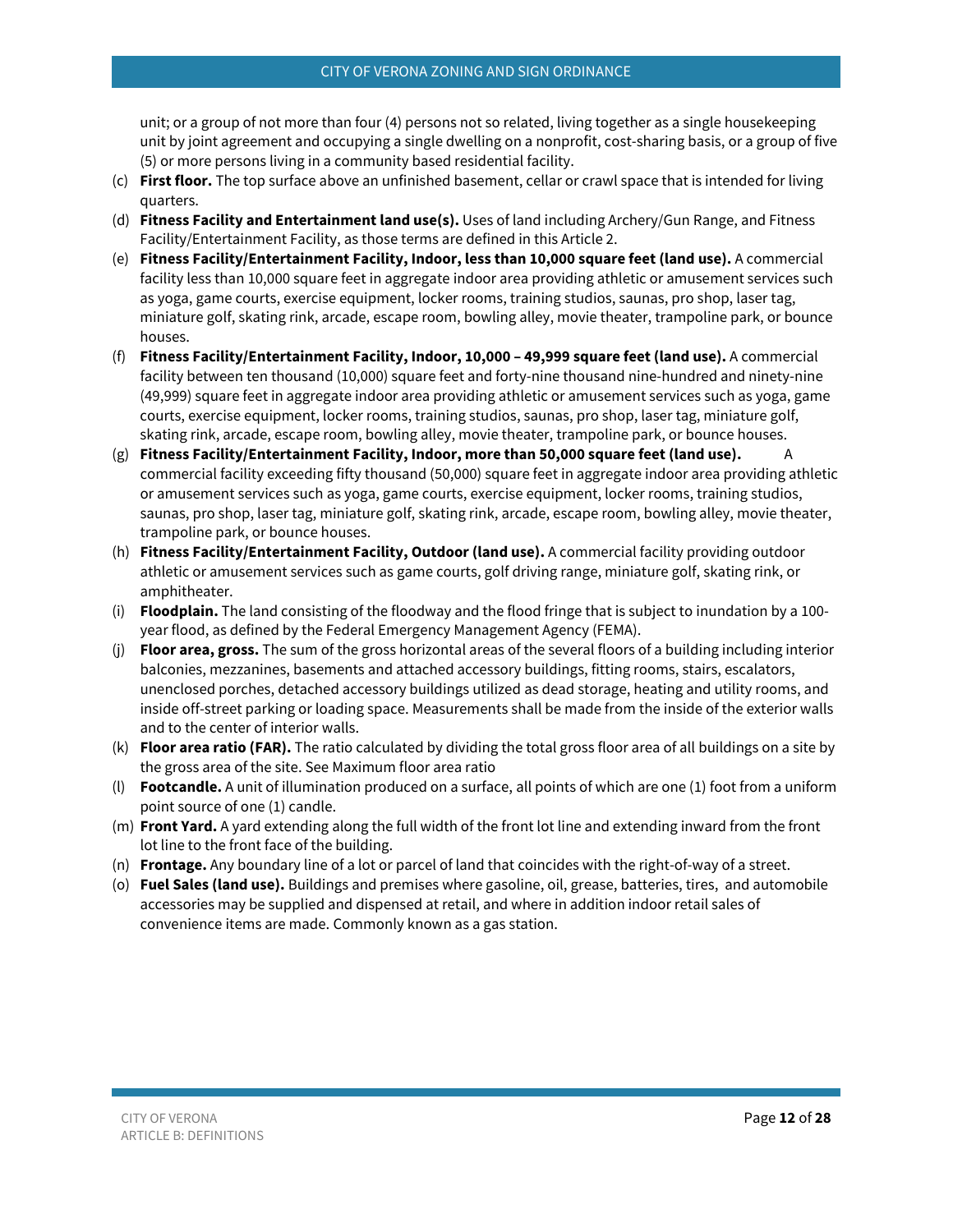### <span id="page-12-0"></span>**13-1-49 Definitions – G**

- (a) **Garage (residential).** A detached accessory building or portion of the principal building, including a carport, which is used primarily for storing passenger vehicles, trailers, boats, or one (1) truck of a rated capacity not in excess of ten thousand (10,000) pounds.
- (b) **Garage / Estate Sale (temporary land use).** All general sales of goods open to the public, conducted from a residential premises including, but not limited to, all sales entitled "garage," "lawn," "yard," "attic," "porch," "room," "backyard," "patio," "flea market," "rummage," "estate," or "moving" sale.
- (c) **General floor plans.** A graphic representation of the anticipated utilization of the floor area within a building or structure, but not as detailed as construction plans.
- (d) **General Retail, less than 10,000 square feet (land use).** A facility less than 10,000 square feet in size, in which the retail sale of products to the general public are offered, sometimes with provision of related services.
- (e) **General Retail, 10,000 – 49,999 square feet (land use).** A facility between 10,000 49,999 square feet in size (inclusive), in which the retail sale of products to the general public are offered, sometimes with provision of related services.
- (f) **General Retail, more than 50,000 square feet (land use).** A facility greater than 50,000 square feet in size, in which the retail sale of products to the general public are offered, sometimes with provision of related services.
- (g) **General Services, less than 10,000 square feet (land use).** An establishment less than 10,000 square feet in size primarily engaged in rendering services to individuals and business establishments which services cannot be categorized into one of the other defined Service Use categories in this Title. The services are typically provided without the retail sale of products or which such product sales are incidental to the service-driven purposes of the establishment, such as a beauty salon or barber shop.
- (h) **General Services, more than 10,000 square feet (land use).** An establishment 10,000 square feet or greater in size primarily engaged in rendering services to individuals and business establishments which services cannot be categorized into one of the other defined Service Use categories in this Title. The services are typically provided without the retail sale of products or which such product sales are incidental to the service-driven purposes of the establishment, such as a sufficiently large beauty salon or small appliance repair shop.
- (i) **Glare.** The brightness of a light source which causes eye discomfort.
- (j) **Government Uses, Indoor.** An indoor facility owned, operated, or occupied by a governmental agency to provide a governmental service to the public, such as City Hall.
- (k) **Government Uses, Outdoor.** An outdoor facility owned, operated, or occupied by a governmental agency to provide a governmental service to the public, such as a water tower or public works yard.
- (l) **Green space, other permanently protected.** Permanently protected green space areas which are not constrained by one of the protected natural resources (wetlands, floodplains, steep slopes, lakeshores, drainageways, and woodlands). Examples include portions of private lots, outlots, or parcels commonly held by a property owners' association which are deed restricted from site disruption.
- (m) **Gross density.** The result of dividing the number of dwelling units located on a site by the total site area. See Maximum gross density.
- (n) **Gross floor area.** The total floor area of a building used for occupancy.
- (o) **Gross site area (GSA).** The total area of a site available for inclusion in calculations of the maximum permitted density or intensity of development. See also Site Area.
- (p) **Group Day Care Center, +9 persons (land use).** A facility licensed as a day care by the state of Wisconsin where care and supervision is provided for children, adolescents or adults for less than twenty-four (24) hours per day.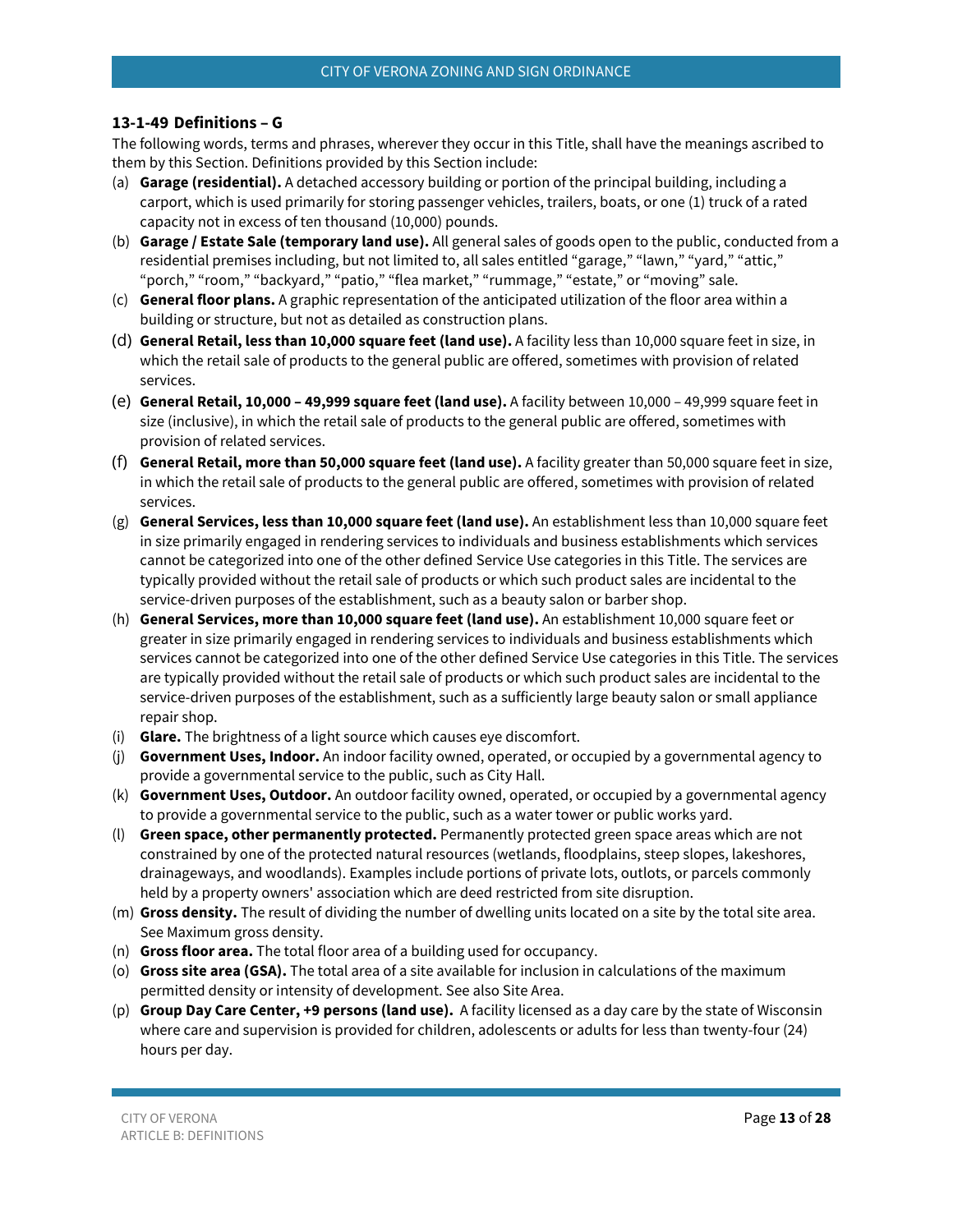### <span id="page-13-0"></span>**13-1-50 Definitions – H**

- (a) **Habitable buildings.** Any building, or portion thereof used for human habitation.
- (b) **Height of structure.** See Building Height.
- (c) **Helipad (accessory land use).** A landing area or platform for takeoff and landing of helicopters and powered lift aircraft.
- (d) **Home Occupation (accessory land use).** Any occupation or profession primarily carried on within a dwelling unit by a person residing in a dwelling unit as a use that is clearly incidental to the use of the dwelling unit for residential purposes. Examples include personal and professional services, and handicrafts. Home occupations refer to businesses based within a dwelling unit, and not to the use of a dwelling unit for telecommuting purposes in service of a business based in a remote location.
- (e) **Hospital (land use).** An institution providing health, medical and surgical facilities, for diagnostic, mental, and medical treatment (both surgical and nonsurgical) to inpatients with any of a wide variety of medical conditions. These establishments maintain inpatient beds, provide patients with food services and an organized staff of physicians and other medical personnel to provide patient care services. These establishments commonly provide other services, such as outpatient, diagnostic, clinical laboratory, and pharmacy services.
- (f) **Hotel (land use).** An establishment that provides lodging to the public. This does not include a dwelling unit that serves as the owner or renter's primary residence but is leased or rented for short-term lodging, such as vacation rentals or homestays, via web-based home or room sharing services such as AirBNB, VRBO, and HomeAway.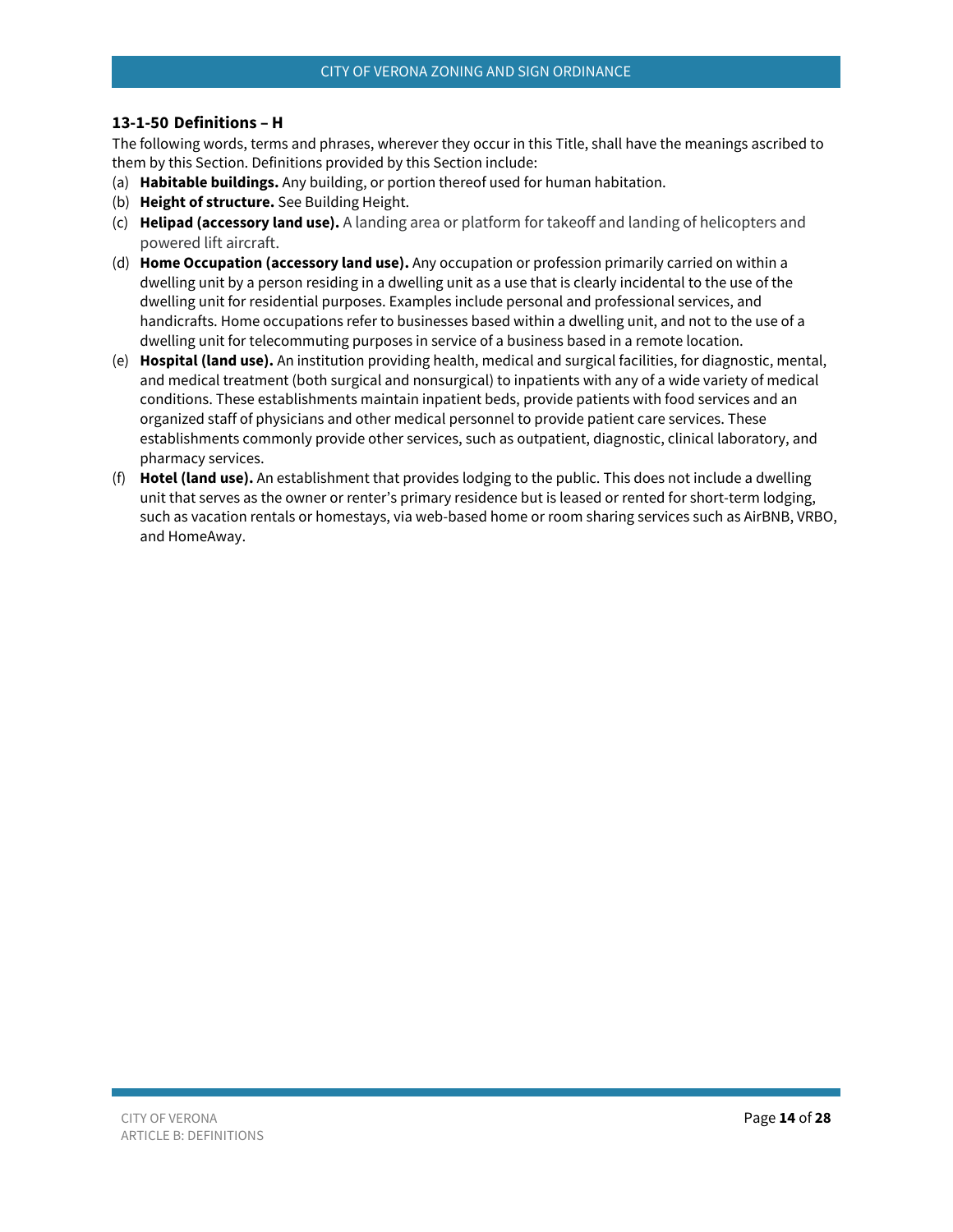### <span id="page-14-0"></span>**13-1-51 Definitions – I**

The following words, terms and phrases, wherever they occur in this Title, shall have the meanings ascribed to them by this Section. Definitions provided by this Section include:

- (a) **Impervious surface.** A surface that does not permit the absorption of fluids. Such surfaces are those from which fluids will bead up and run off or can be removed without their being absorbed into the surface material.
- (b) **Impervious surface ratio (d/a).** The total area of impervious surfaces divided by the net area (excluding right-of-way) of the lot.
- (c) **Indoor Sales Incidental to Light Industrial Use (accessory land use).** Any retail sales activity conducted exclusively indoors which is incidental to a principal land use such as warehousing, wholesaling or any light industrial land use, on the same site.
- (d) **Industrial land use(s).** Uses of land including Light Industrial, Communication Tower, Composting Operation, Distribution Center, Storage or Wholesaling, Brewery, Winery, Distillery, and Artisan Manufacturing, as those terms are defined in this Article 2.
- (e) **Infill development.** Development located in areas which are already largely developed.
- (f) **Institutional land use(s).** Passive Outdoor Public Recreation, Active Outdoor Public Recreation, Indoor Institutional, Outdoor Institutional, Schools, Place of Worship, Government, and Public Service and Utilities, as those terms are defined in this Article 2.
- <span id="page-14-1"></span>(g) **Intensity.** The type(s), amount, and level of use anticipated in the development of any parcel of land.

# **13-1-52 Definitions – J**

<span id="page-14-2"></span>Reserved.

### **13-1-53 Definitions – K**

<span id="page-14-3"></span>Reserved.

# **13-1-54 Definitions – L**

- (a) **Landscape surface area.** The area of a site which is planted and continually maintained in vegetation, including grasses, flowers, herbs, garden plants, native or introduced groundcovers, shrubs, bushes, and trees. Landscaped area includes the area located within planted and continually maintained landscaped planters. The lowest permitted landscape surface ratio.
- (b) **Landscape surface area ratio (LSR).** The percentage of the gross site area or lot area which is preserved as permanently protected landscaped area.
- (c) **Land use.** The type of development and/or activity occurring on a piece of property.
- (d) **Legal Nonconforming building or structure.** Any building, or other structure, which is lawfully existing under provisions preceding this Title, which would not conform to the applicable regulations if the building or structure were to be erected under the provisions of this Title.
- (e) **Legal Nonconforming development.** A lawful development approved under provisions preceding the effective date of this Title, which would not conform to the applicable regulations if the development were to be created under the current provisions of this Title.
- (f) **Legal Nonconforming use.** An active and actual use of land, buildings or structures lawfully existing prior to this Title which has continued as the same use to the present and which does not comply with all the applicable regulations of this Title.
- (g) **Light industrial (land use).** Industrial facilities at which all operations (with the exception of loading operations):
	- (1) Are conducted entirely within an enclosed building;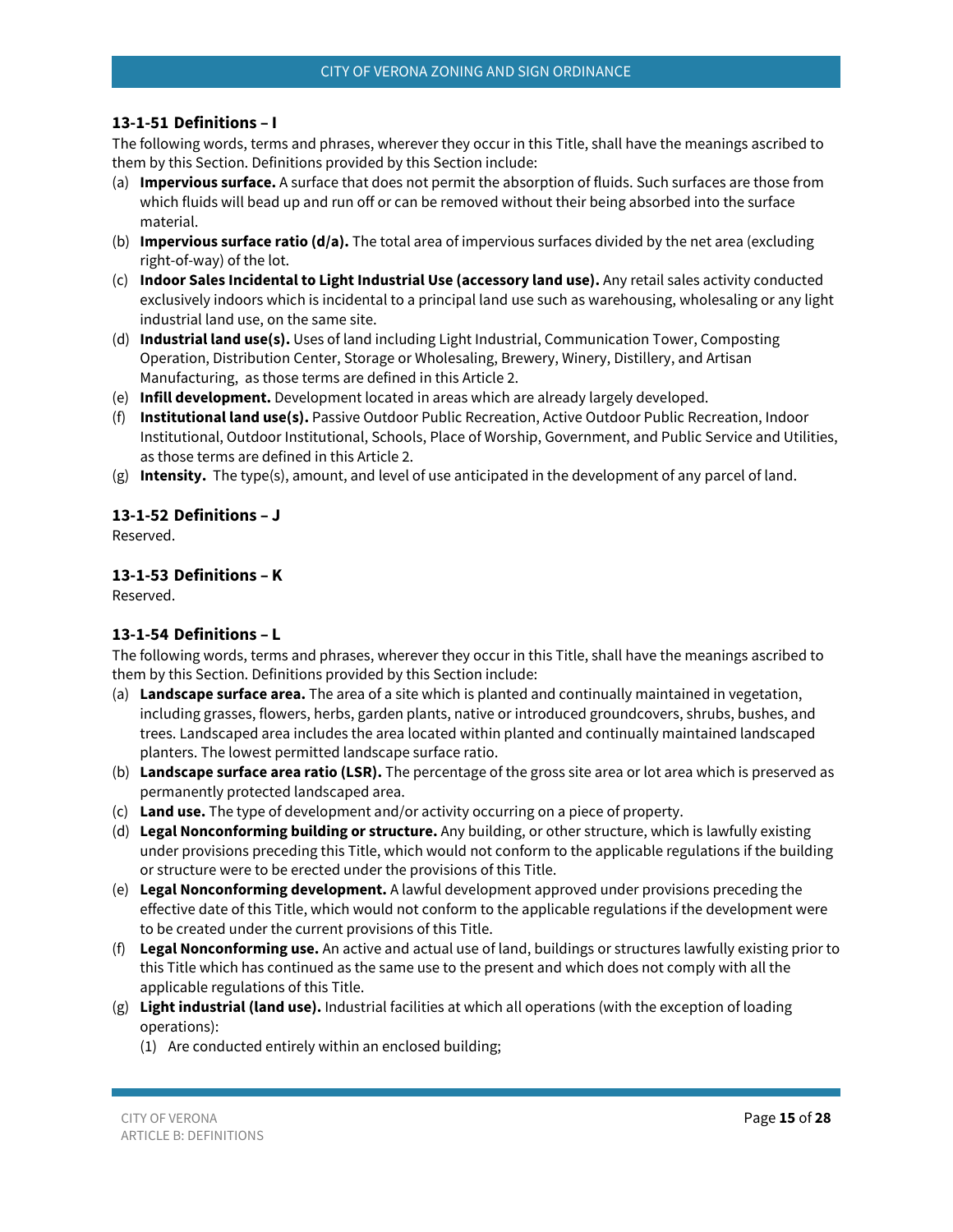- (2) Are not potentially associated with nuisances such as odor, noise, heat, vibration, and radiation which are detectable at the property line;
- (3) Do not pose a significant safety hazard (such as danger of explosion); and
- (4) Comply with all of the performance standards.
- (h) **Light Industrial Incidental to Indoor Sales (accessory land use).** Production activities associated with, and subordinate to, indoor retail sales activity, such as woodworking or ceramics.
- (i) **Local residential street.** A road which primarily serves to collect traffic originating directly from residential driveways and private residential courts and streets.
- (j) **Lodging land use(s).** Uses of land including Bed and Breakfast and Hotel, as those terms are defined in this Article 2.
- (k) **Lot.** A tract of land, designated by metes and bounds, land survey, minor land division or plat and recorded in the office of the County Register of Deeds. Title
- (l) **Lot area.** The area contained within the property boundaries of a recorded lot.
- (m) **Lot, corner.** A lot situated at the junction of and abutting on two (2) or more intersection streets, or a lot at the point of deflection in alignment of a continuous street.
- (n) **Lot coverage**. Any portion of a lot which, when viewed from above, is covered by impervious surface, but not including green roofs, solar, and stormwater facilities.
- (o) **Lot frontage.** Lot width measured at the street lot line. When a lot has more than one (1) street lot line, lot width shall be measured, and the minimum lot width required by this Title shall be provided at each such line.
- (p) **Lot line.** A lot line is the property line bounding a lot except that where any portion of a lot extends into the public right-of-way or a proposed public right-of-way, the line of such public right-of-way shall be the lot line for applying this Title.
- (q) **Lot line, front.** A lot line which abuts a public or private street right-of-way. In the case of a lot which has two (2) or more street frontages, the lot line along the street from which the house is addressed shall be the front lot line.
- (r) **Lot line, rear.** In the case of rectangular or most trapezoidal shaped lots, that lot line which is parallel to and most distant from the front lot line of the lot. In the case of an irregular, triangular, or gore-shaped lot, a line twenty (20) feet in length, entirely within the lot, parallel to and at the maximum possible distance from the front line shall be considered to be the rear lot line. In the case of lots which have frontage on more than one (1) road or street, the rear lot line shall be opposite the lot line along which the lot takes access to a street.
- (s) **Lot line, interior side.** Any boundary of a lot which is not a front lot line, a street side lot line, or a rear lot line.
- (t) **Lot line, street side.** Any lot line which abuts a public or private street right-of-way which is not the front lot line.
- (u) **Lot, through.** A lot which has a pair of opposite lot lines abutting two (2) substantially parallel streets (one or more of which may be a portion of a cul-de-sac). Except for through lots which abut an arterial or nonresidential collector street, through lots shall be prohibited under the provisions of this Title.
- (v) **Lot width.** The maximum horizontal distance between the side lot lines of a lot, measured parallel to the front lot lines and at the rear of the required front yard. See minimum lot width.
- (w) **Lowest floor.** The lowest enclosed floor (including basement). Any unfinished or flood resistant enclosure, usable solely for parking vehicles, building access or storage, in an area other than a basement area, is not considered a building's lowest floor, provided that such enclosed area is not built so as to render the structure in violation of the applicable non-elevation design requirements of this Title.

# <span id="page-15-0"></span>**13-1-55 Definitions – M**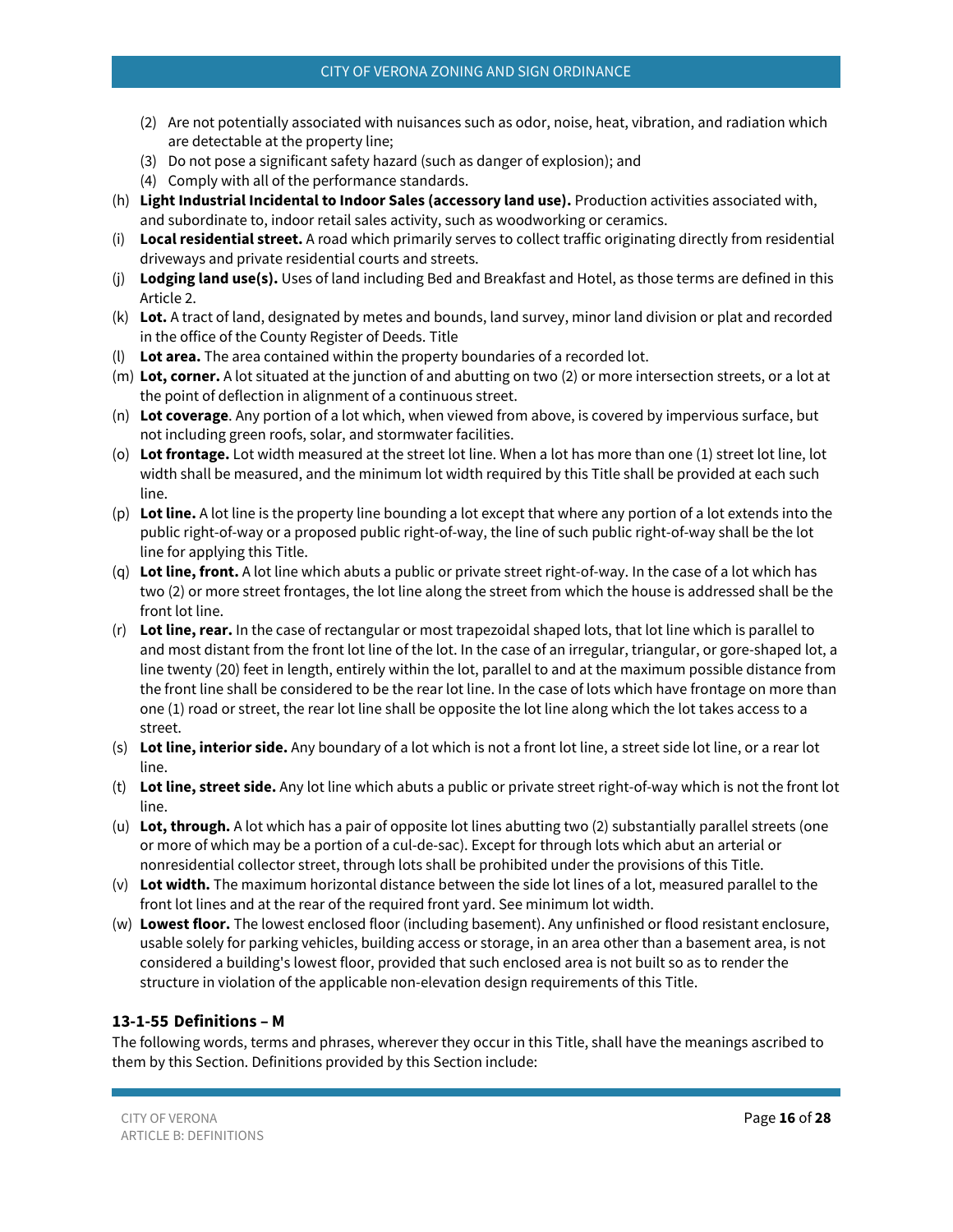#### CITY OF VERONA ZONING AND SIGN ORDINANCE

- (a) **Massage Parlor (land use)**. An establishment that provides massage treatments.
- (b) **Master Plan.** A plan, map, report, or other document pertaining to the physical development of the City which has been adopted by the City Plan Commission, as described in Sec. 62.23(2) and (3), Wis. Stats.
- (c) **Materials.** Any item that is similar to but not defined as equipment, debris, junk, rubbish or an inoperable appliance.
- (d) **Maximum height.** The maximum height of the highest portion of any structure. See height.
- (e) **Maximum lot coverage.** The largest amount of impervious surface on a lot. See lot coverage.
- (f) **Medical/Dental Office (land use).** A building containing an individual practitioner or an association or group of physicians, dentists, clinical psychologists, or similar professional health care practitioners, including assistants. The clinic may include a pharmacy, dental and mental laboratories, and/or x-ray facilities, but shall not include inpatient or overnight care.
- (g) **Microbrewery (land use).** A small facility for the production of malt beverages of low alcoholic content primarily for consumption on premise and including a standard restaurant or bar or tasting room allowing customers to sample products produced on-site. Also known as a craft brewery.
- (h) **Minimum floor elevation.** The lowest elevation permissible for the construction, erection, or other placement of any floor, including a basement floor.
- (i) **Minimum lot area (MLA).** The minimum size lot permitted within the specified zoning district and development option.
- (j) **Minimum lot width.** The smallest permissible horizontal distance between the side lot lines of a lot, measured parallel to the front lot lines and at the rear of the required front yard for the applicable dwelling unit type or nonresidential development option.
- (k) **Minimum setback.** The narrowest distance permitted from a street, side, or rear property line to a structure.
- (l) **Mini-warehouse.** Land uses oriented to the indoor storage of items entirely within partitioned buildings having an individual access to each partitioned area. Such storage areas may be available on either a condominium or rental basis. Also known as "personal storage facilities".
- (m) **Minor amendment.** A small change to an approved plan that may be approved administratively by the Zoning Administrator without further review and approval by zoning advisory bodies or the City Council. Minor amendments are those that do not result in:
	- i. an increase in the approved number of dwelling units;
	- ii. more than five (5) percent cumulative increase in the amount of square footage of a non-residential land use or structure;
	- iii. a change in the housing mix or use mix ratio.
	- iv. a change in the character of the development as determined by the Zoning Administrator.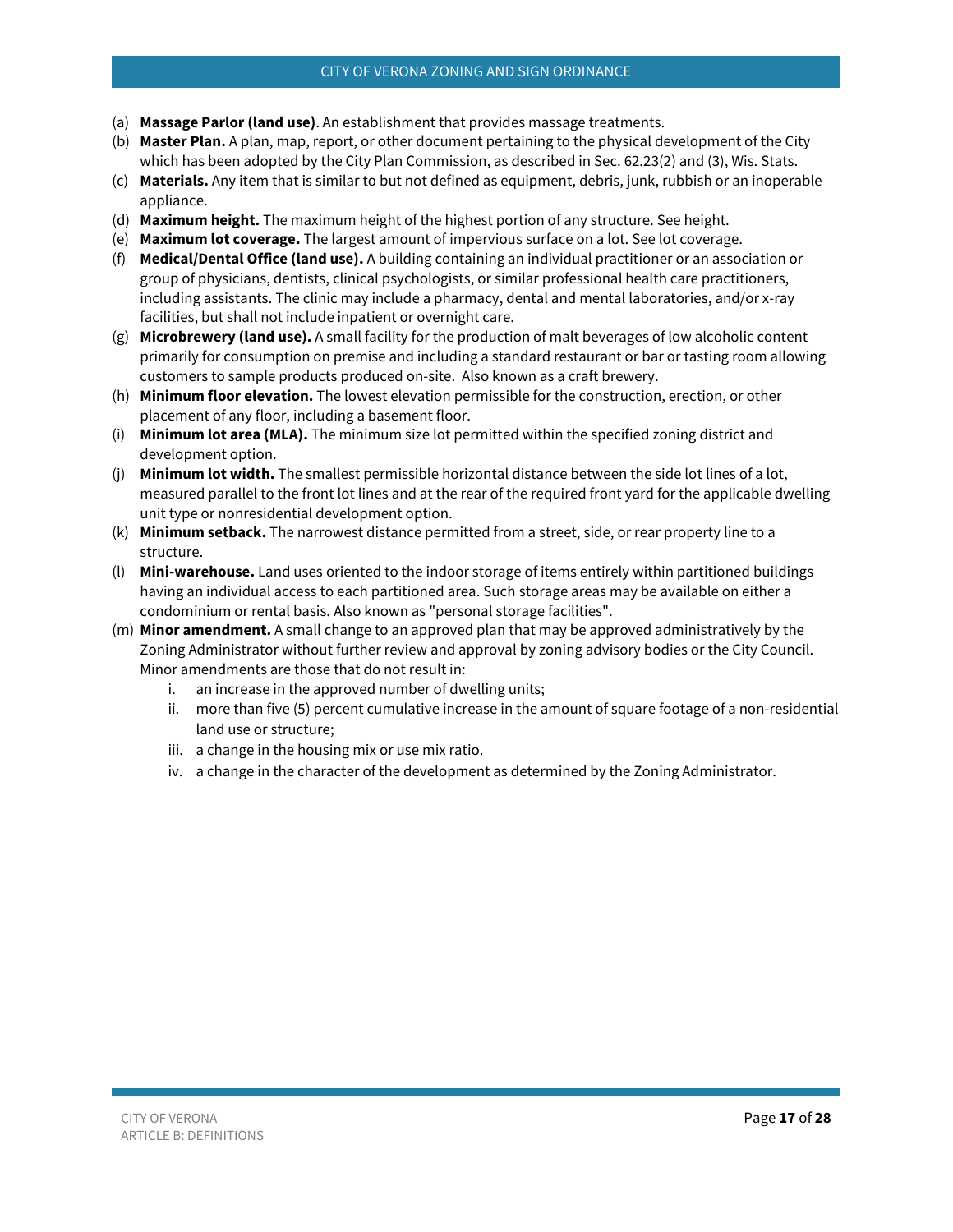#### <span id="page-17-0"></span>**13-1-56 Definitions – N**

- (a) **Navigable water.** Lake Superior, Lake Michigan, all natural inland lakes within Wisconsin, and all rivers, streams, ponds, sloughs, flowages, and other waters within the territorial limits of this state, including the Wisconsin portion of boundary waters, which are navigable under the laws of this state. The Wisconsin Supreme Court has declared navigable all bodies of water with a bed differentiated from adjacent uplands and with levels of flow sufficient to support navigation by a recreational craft of the shallowest draft on an annually recurring basis. [Muench v. Public Service Commission, 261 Wis. 492 (1952), and DeGaynor and Co., Inc. v. Department of Natural Resources, 70 Wis. 2d 936 (1975)] For the purposes of this Ordinance, rivers and streams will be presumed to be navigable if they are designated as either continuous or intermittent waterways on the United States Geological Survey quadrangle maps until such time that the Wisconsin Department of Natural Resources has made a determination that the waterway is not, in fact, navigable.
- (b) **Nonconforming building or structure.** Any building or structure which does not comply with all of the regulations of this ordinance or any amendment hereto governing build for the zoning district in which such building is located.
- (c) **Nonconforming lot.** A lot that was in compliance with an earlier version of this Zoning Ordinance when created, but that does not meet current requirements of this Zoning Ordinance.
- (d) **Nonconforming use.** A situation or use that complied with the Zoning Ordinance when created, but which does not currently conform to one or more of the regulations applicable to the district in which the lot or structure is currently located.
- (e) **Nonresidential land use(s).** Land uses that are not used as a residence or occupied by residence. This term includes mixed occupancy uses featuring commercial use on the first floor.
- (f) **Noxious matter or materials.** Material capable of causing injury to living organisms by chemical reaction, or is capable of causing detrimental effects on the physical or economic well-being of individuals.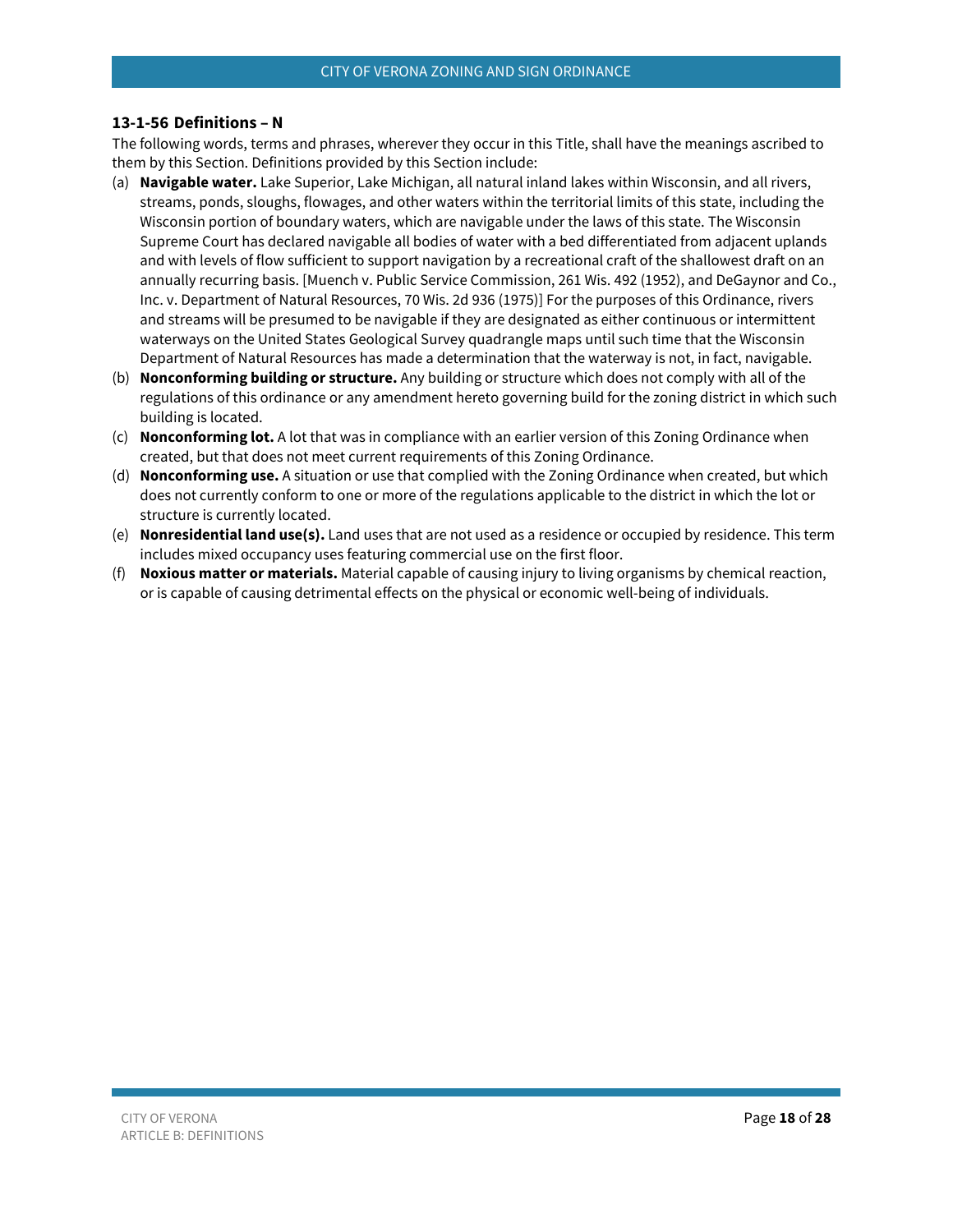### <span id="page-18-0"></span>**13-1-57 Definitions – O**

- (a) **Office, professional (land use).** See Professional Office land use.
- (b) **Official map.** The map adopted by the Common Council which indicates the existing and proposed location of streets, highways, parks, playgrounds, roads, rights-of-way, waterways, public transit facilities and other public facilities as authorized by State Statutes.
- (c) **Official zoning map.** A map adopted as an Ordinance by the City that delineates the extent of each district or zone established by this Zoning Ordinance.
- (d) **Off-Site Parking Lot (land use).** Any areas used for the temporary parking of vehicles which are fully registered, licensed and operative. On-street parking is not considered part of this land use.
- (e) **On-site.** Located on the lot in question, except in the context of on-site detention, when the term means within the boundaries of the development site as a whole.
- (f) **On-Site Agricultural Retail (accessory land use).** Land uses solely associated with the sale of agricultural products grown exclusively on the site.
- (g) **Opacity.** A quantitatively-derived measure which indicates the degree to which vision to an adjoining property located in a different zoning district is blocked. Opacity is the proportion of a vertical plane which obstructs views. Opacity of 1.0 means that the entire view is blocked.
- (h) **Ordinance.**
- (i) **Outdoor Activity/Operation, Permanent (accessory land use).** The subordinate use of a zoning lot for sustained and continuous outdoor use customarily incidental to the primary use of the zoning lot within an enclosed structure, such as, by way of illustration and not of limitation, outdoor operations like a rail switching, staging or sorting yard.
- (j) **Outdoor Activity/Operation, Temporary (temporary land use).** The use of a zoning lot for outdoor use for less than three continuous months, such as a lot used for the seasonal sale of pumpkins and gourds or holiday trees.
- (k) **Outdoor Assembly (temporary land use).** A group of people gathered together outside in one (1) location for a common purpose.
- (l) **Outdoor Dining, with alcohol (accessory land use).** Use of an adjacent, outside area by a food or beverage establishment with a liquor license for on-premises consumption, for the same eating and drinking activities that occur within the establishment including, without limitation, the service and consumption of alcoholic beverages.
- (m) **Outdoor Display of Merchandise, Permanent (accessory land use).** All land uses which conduct sales, display sales or rental merchandise or equipment outside of an enclosed building. Example of such land uses include vehicle sales, vehicle rental, manufactured and mobile housing sales and monument sales. Such land uses do not include the storage or display of inoperative vehicles or equipment, or other materials typically associated with a junkyard or salvage yard.
- (n) **Outdoor Display of Merchandise, Temporary (temporary land use).** All land uses which conduct periodic and impermanent sales, display sales or rental merchandise or equipment outside of an enclosed building.
- (o) **Outdoor Public Recreation, Active (land use).** Recreational land uses located on public property which involve active recreational activities, including, without limitation, playcourts (such as tennis courts and basketball courts), playfields (such as ball diamonds, football fields, and soccer fields), tot lots, outdoor swimming pools, swimming beach areas, fitness courses, public golf courses, and similar land uses.
- (p) **Outdoor Public Recreation, Passive (land use).** Recreational land uses located on public property which involve limited physical exertion by the participant. Such land uses include arboretums, natural areas, wildlife areas, hiking trails, bike trails, cross country ski trails, horse trails, open grassed areas not associated with any particular active recreational land use, picnic areas, picnic shelters, gardens, fishing areas, and similar land uses.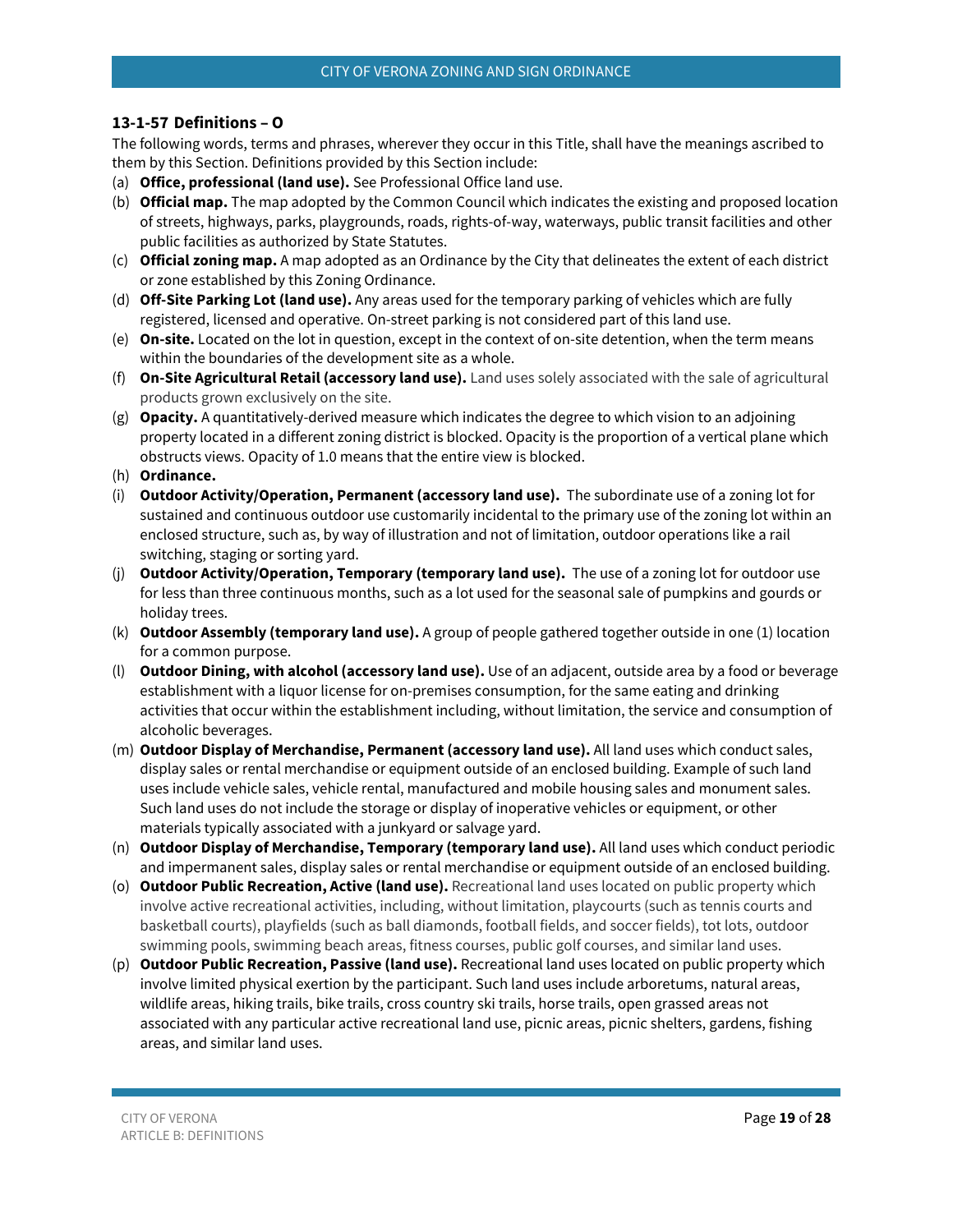- (q) **Outdoor Storage, Permanent (accessory land use).** Land uses primarily oriented to the receiving, holding, and shipping of packaged materials for a single business or a single group of businesses. Such a land use, in which any activity beyond loading and parking is located outdoors, is considered an outdoor storage land use. Examples of this land use include contractors' storage yards, equipment yards, lumber yards, coal yards, landscaping materials yard, construction materials yards, and shipping materials yards. Such land uses do not include the storage of inoperative vehicles or equipment, or other materials typically associated with a junkyard or salvage yard.
- (r) **Outdoor Storage, Temporary (temporary land use).** The outside storage or display of materials, supplies, goods or manufactured products, equipment, machinery, vehicles, and pallets for more than a twenty-four hour period but for a continuous period of less than three months.
- (s) **Overlay zoning district.** A zoning district mapped over the underlying base zone that modifies the requirement of the underlying zone.
- <span id="page-19-0"></span>(t) **Owner.** The person or persons having the right of legal title to a lot or parcel of land.

# **13-1-58 Definitions – P**

- (a) **Pad, Development.** See Development pad.
- (b) **Parapet.** The top of a wall that forms the upper portions of a building façade.
- (c) **Parcel.** The area within the boundary lines of a lot.
- (d) **Parking areas.** A parking lot that is intended for vehicular parking.
- (e) **Parking aisles.** An area within a parking area that consists of lanes providing access to parking spaces or stalls.
- (f) **Parking island.** A raised and typically landscaped expanse within a parking lot that separates parking bays from one another, breaks up large expanses of paved area and helps to delineate parking spaces and drive aisles.
- (g) **Parking space or stall**. Any portion of impervious surface consisting of concrete, bituminous pavement, or other approved material designated to park one (1) vehicle or bicycle.
- (h) **Pawn Shop (land use).** An establishment primarily engaged in the business of lending money on the deposit or pledge of any article or jewelry or purchasing any article or jewelry with an expressed or implied agreement or understanding to sell it back at a subsequent time at a stipulated price, and which is licensed as a pawnbroker by the state of Wisconsin pursuant to s. 134.71, Wis. Stats.
- (i) **Performance standard.** Criterion established to control and limit the impacts generated by, or inherent in, uses of land or buildings, such as lighting, noise, odor, smoke, toxic or noxious matter, vibration, fire and explosive hazards, glare and heat.
- (j) **Permanently protected green space.** An area in which site disruption and/or development is strictly limited.
- (k) **Permitted use.** A use of land that is allowed as of right.
- (l) **Personal Storage Facility (land use).** Land uses oriented to the indoor storage of items entirely within partitioned buildings having an individual access to each partitioned area. Such storage areas may be available on either a condominium or rental basis. Also known as "mini-warehouses".
- (m) **Place of Worship (land use).** A building, together with its accessory buildings and uses, where persons regularly assemble for religious purposes and related social events. The buildings and uses are maintained and managed by a religious body organized to support religious activities and purposes. While a private home may host a religious activity, such as a prayer group or Bible study, it shall not be covered by this definition unless the home is maintained and managed by a religious body.
- (n) **Plan Commission (also called Commission).** An appointed governing body that reviews applications based on this ordinance.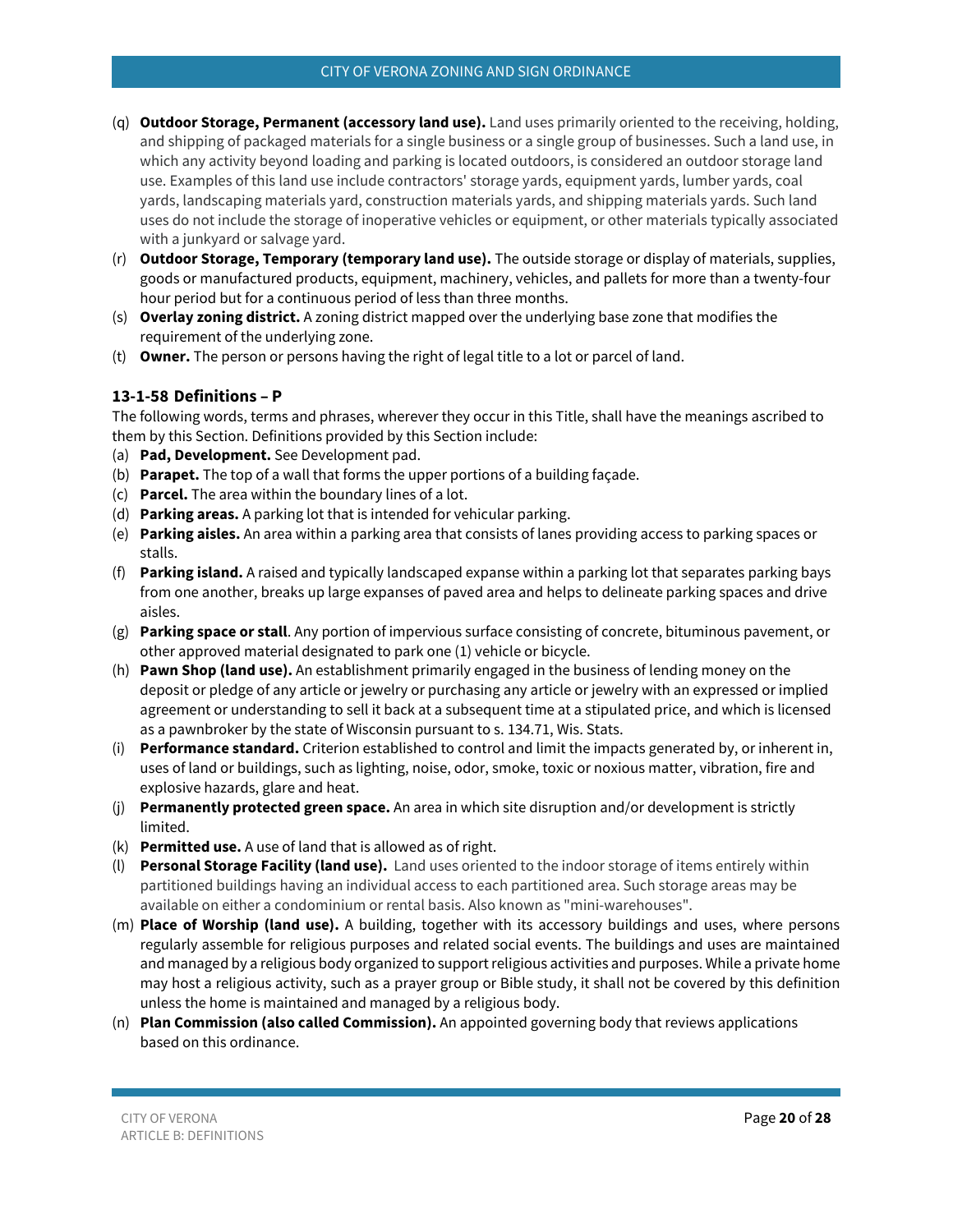#### CITY OF VERONA ZONING AND SIGN ORDINANCE

- (o) **Planned Development.** An area of land, controlled by one (1) or more land owners to be developed under unified control or unified plan of development requesting exemptions to ordinance standards.
- (p) **Plat**. A map or plan drawn to scale of one or more parcels, tracts or subdivisions of land, showing, but not limited to, boundaries, corners, markers, monuments, easements and other rights
- (s) **Portable Outdoor Storage Device (temporary land use).** Any item designed and used as follows: a container which is delivered to a property, which is filled with household items or other nontrash materials, and which the container and its contents are subsequently transported to another location.
- (t) **Preliminary plan.** An owner or developer's initial formal submission for planned development (a form of zoning relief) approval, for which the Plan Commission convenes a public hearing to recommend approval or rejection of the preliminary plan to the City Council.
- (u) **Premises**. Any improved or unimproved property.
- (v) **Principal building.** See Building, principal.
- (w) **Principal use.** Any and all of the primary uses of a property, treated as a use permitted by right or as a conditional use (rather than as an accessory use or a temporary use).
- (x) **Prohibited use.** A land use that is not allowed in a zoning district.
- (y) **Professional Office (land use)**. All exclusively indoor land uses whose primary functions are the handling of information or administrative services. Such land uses do not typically provide services directly to customers on a walk-in or on-appointment basis.
- (z) **Property.** One (1) or more tracts that are under common control, operation, or ownership or are under one (1) application.
- (aa) **Protected natural resources.** Resources such as floodways, floodfringes, floodplain conservancy areas, wetlands, drainageways, woodlands, steep slopes, and lakeshores, which are protected by the provisions of this Ordinance.
- (bb)**Public improvement.** Any improvement, facility, or service, together with customary improvements and appurtenances thereto, necessary to provide for public needs such as: streets, roads, alleys or pedestrian walks or paths, storm sewers, flood control improvements, water supply and distribution facilities, sanitary sewage disposal and treatment, public utility and energy services.
- (cc) **Public Services and Utilities (land use).** All Town, County, State and Federal facilities, emergency service facilities such as fire departments and rescue operations, wastewater treatment plants, public and/or private utility substations, water towers, utility and public service related distribution facilities, and similar land uses.
- (dd)**Public sewer.** Includes the City of Verona sewer system and other forms of sewer systems approved by the State Department of Natural Resources and maintained by a public agency authorized to operate such systems.

# <span id="page-20-0"></span>**13-1-59 Definitions – Q**

<span id="page-20-1"></span>Reserved.

# **13-1-60 Definitions – R**

- (a) **Rear Yard.** A yard extending the full width of the rear lot line and extending inward from the rear lot line to the rear face of the building.
- (b) **Recorded lot.** See Lot of record.
- (c) **Required resource protection area (RPA).** The area of a site which may not be disturbed by development activity and which must also be reserved as permanently protected green space. Required resource protection area is the result of subtracting the net developable area (NDA) from the gross site area (GSA).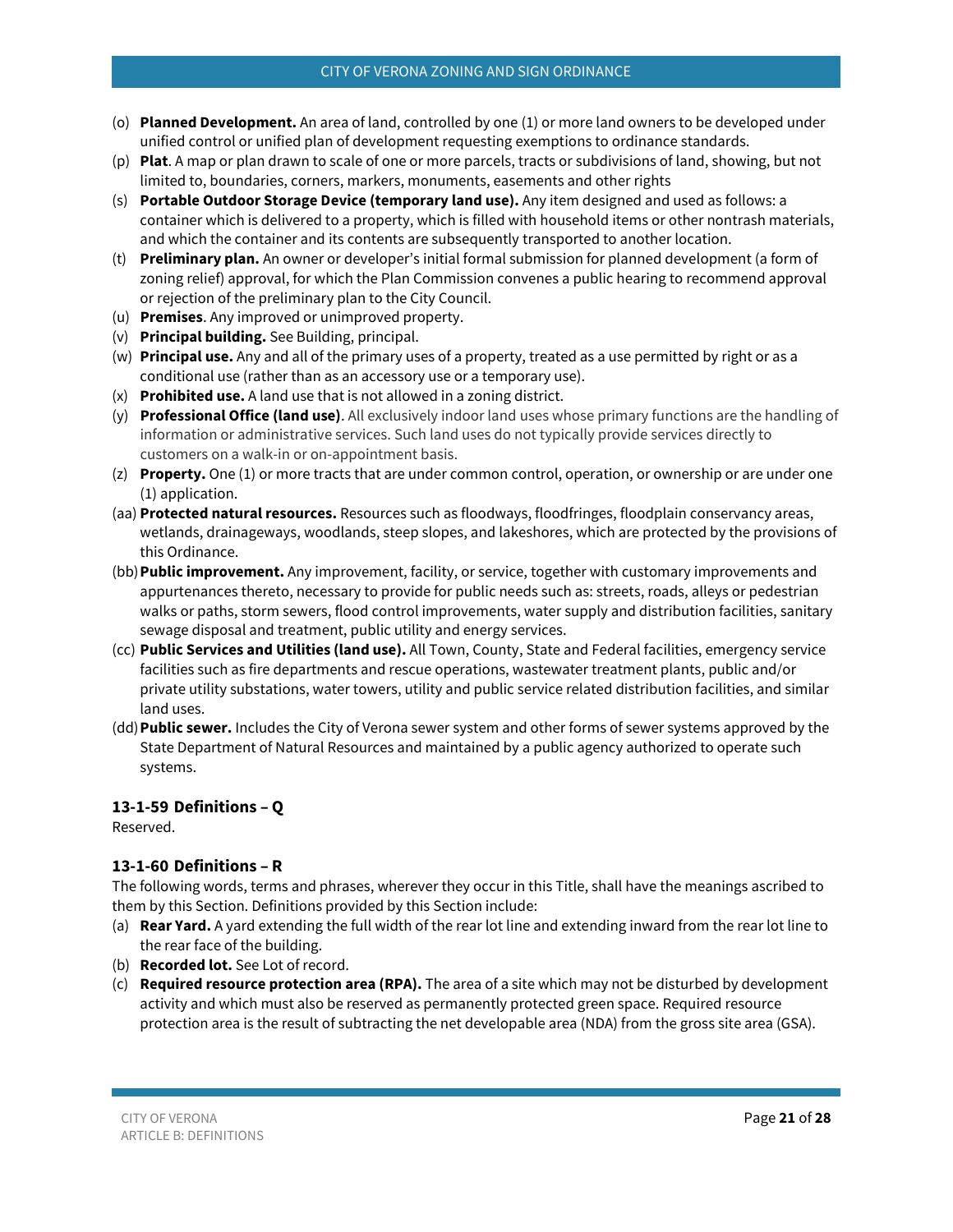- (d) **Residential land use(s).** Uses characterized by housing being the principal purpose of property, including various types of Community Living, Apartments, Duplexes, Townhomes, Senior Housing, and Single-Family Detached land uses.
- (e) **Residentially zoned.** A property located in a residential district.
- (f) **Restrictive, more (less).** A regulation imposed by this Title is more (less) restrictive than another if it prohibits or limits development to a greater (lesser) extent or by means of more (less) detailed specifications.
- (g) **Restaurant, Delivery/Carry Out Only (land use).** An establishment which by design of physical facilities or by service or packaging procedures permits or encourages the purchase of prepared, ready-to-eat foods intended to be consumed off the premises.
- (h) **Restaurant, Fast Casual (land use).** An establishment whose principal business is the sale of rapidly prepared food directly to the customer in a ready-to-consume state for consumption either within the restaurant building or off premises. The establishment may include a drive-up or drive-through service facility or offer curb service.
- (i) **Restaurant, Sit Down (land use).** An establishment whose food is available to the general public primarily for consumption within a structure on the premises, where at least fifty (50) percent of the gross floor area of the establishment is devoted to patron seating.
- (j) **Retail land use(s).** Uses of land including Adult Uses, General Retail, Pawn Shop, and Thrift Store, as those terms are defined in this Article 2.
- (k) **Right-of-way**. An area owned by or reserved to the public which is typically improved with streets, drainage, utilities and pedestrian ways for the use of the public.
- (l) **Roofline**. The upper most edge of a roof or parapet.
- <span id="page-21-0"></span>(m) **Rubbish.** Any combustible or noncombustible waste materials that would not be considered debris.

# **13-1-61 Definitions – S**

- (a) **Scale (of development).** A term used to describe the gross floor area, height, or volume of a single structure or group of structures.
- (b) **Scale (graphic).** A tool used to establish measurements on a plan.
- (c) **School, Elementary and Middle (land use).** A public, private, or parochial educational institution , including instructional and recreational uses, with or without other incidental facilities for students, teachers and employees, providing educational or instructional services to children in preschool through 8<sup>th</sup> grade.
- (d) **School, High (land use).** A public, private, or parochial educational institution , including instructional and recreational uses, with or without other incidental facilities for students, teachers and employees, providing educational or instructional services to students in grades 9 – 12.
- (e) **Seasonal sales (land use).** Holiday tree, pumpkins and similar, temporary (typically recurring on an annual basis) sales for a period not to exceed 30 days.
- (f) **Section.** The division of an Article into numerous topical subcategories. This is the smallest such unit of division, beneath Title and Article.
- (g) **Senior Housing, Dependent (land use).** Housing/accommodations, other than a single-family dwelling, and services designed and staffed to provide housing and services along the continuum of an elderly person's needs, such as assistance for bathing, dressing, medication, meal preparation, or other functions. In addition to housing, this type of facility may also provide convenience services, such as meals, housekeeping, transportation, and community facilities, such as central dining rooms and activity rooms.
- (h) **Senior Housing, Independent (land use).** Housing/accommodations, other than a single-family dwelling,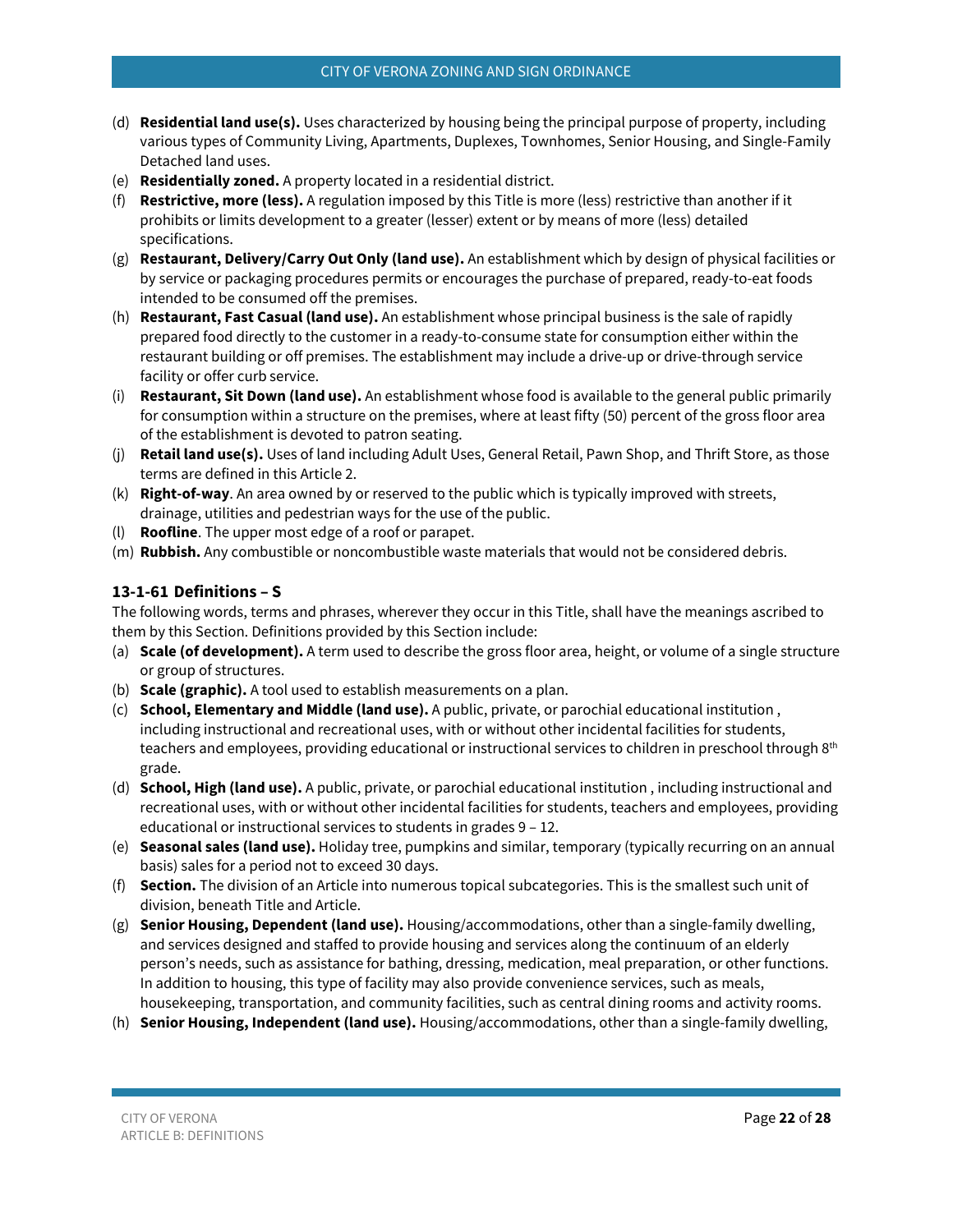specifically designed for the needs of elderly persons. In addition to housing, this type of facility may provide convenience services, such as meals, housekeeping and transportation, and community facilities, such as central dining rooms and activity rooms.

- (i) **Service land use(s).** Uses of land including Acute Care Center, Commercial Boarding, Corporate Campus, Day Spa, General Service, Group Day Care Center, Hospital, Medical and Dental Office, Personal Storage Facility, Office, Tattoo Parlor, Veterinary Clinic and Animal Hospital, as those terms are defined in this Article 2.
- (j) **Service Station (land use).** Buildings and premises for the supply and dispensing at retail of motor fuels, lubricants, batteries, tires, and motor vehicle accessories, and where in addition, the following services may be rendered and sales made:
	- 1. Sales and servicing of spark plugs, batteries, and other motor vehicle related items;

2. Tire servicing and repair;

3. Replacement of mufflers and tail pipes, water hoses, fan belts, brake fluid, light bulbs, fuses, floor mats, windshield wipers and wiper blades, grease retainers, wheel bearings, mirrors and the like; 4. Greasing, lubrication and radiator flushing;

5. Minor servicing and repair of carburetors, fuel pumps, oil pumps, water pumps and lines and minor motor adjustments not involving removal of the head or crank case or racing the motor;

6. Emergency wiring repairs; and

7. Adjusting and repairing brakes.

Painting, welding, or other body work involving noise, glare, fumes, smoke, or other characteristics to an extent greater than normally found in service stations shall not be permitted.

- (k) **Setback.** The shortest distance between a building's or structure's exterior or parking area from the nearest point on the referenced lot line. See minimum setback.
- (l) **Shoreland.** Lands within the following distances from the ordinary high-water mark of navigable waters; one thousand (1,000) feet from a lake, pond or flowage; and three hundred (300) feet from a river or stream or to the landward side of the floodplain, whichever distance is greater.
- (m) **Short-term rental (land use).** A dwelling unit that serves as the owner or renter's primary residence but is leased or rented for a fee for fewer than twenty-nine (29) consecutive days, such as vacation rentals or homestays, including without limitation rentals offered via web-based home or room sharing services such as AirBNB, VRBO, and HomeAway.
- (n) **Side Yard.** A yard extending along the interior-side lot line between the front yard and rear yard and extending inward from the side yard lot line to the side face of the building.
- (o) **Sign.** Any object, device, display, structure, or part thereof, situated outdoors, which is used to advertise, identify, display, direct or attract attention to an object, person, institution, organization, business, product, service, event, or location by any means, including words, letters, figures, designs, symbols, fixtures, colors, illumination, or projected images. Signs do not include the flag or emblem of any nation, organization of nations, state, city, religious, fraternal, or civic organization; also merchandise and pictures or models of products or services incorporated in a window display, works of art which in no way identify a product, or scoreboards located on athletic fields. Traffic control and other public agency signs located within a right-of-way are not included within this definition and are not regulated by the provisions of this Title.
- (p) **Sign, Awning or Canopy.** A sign that is mounted, painted or attached to an awning or other window or door canopy or otherwise to the side of the building. Any projecting canvas or other material over a structural framework used for a small amount of shelter or shade on a facade that has signage displayed on the visible surface. Such signs are counted as a projecting sign.
- (q) **Sign, Banner**. A temporary advertising sign which is not attached to a permanently mounted backing. Banner signs may be ground mounted or wall mounted.
- (r) **Sign, Billboard**. Any sign advertising a land use, business, product or service, not located or available upon the premises whereon the sign is located. These signs are distinguished from other off-premise signs by their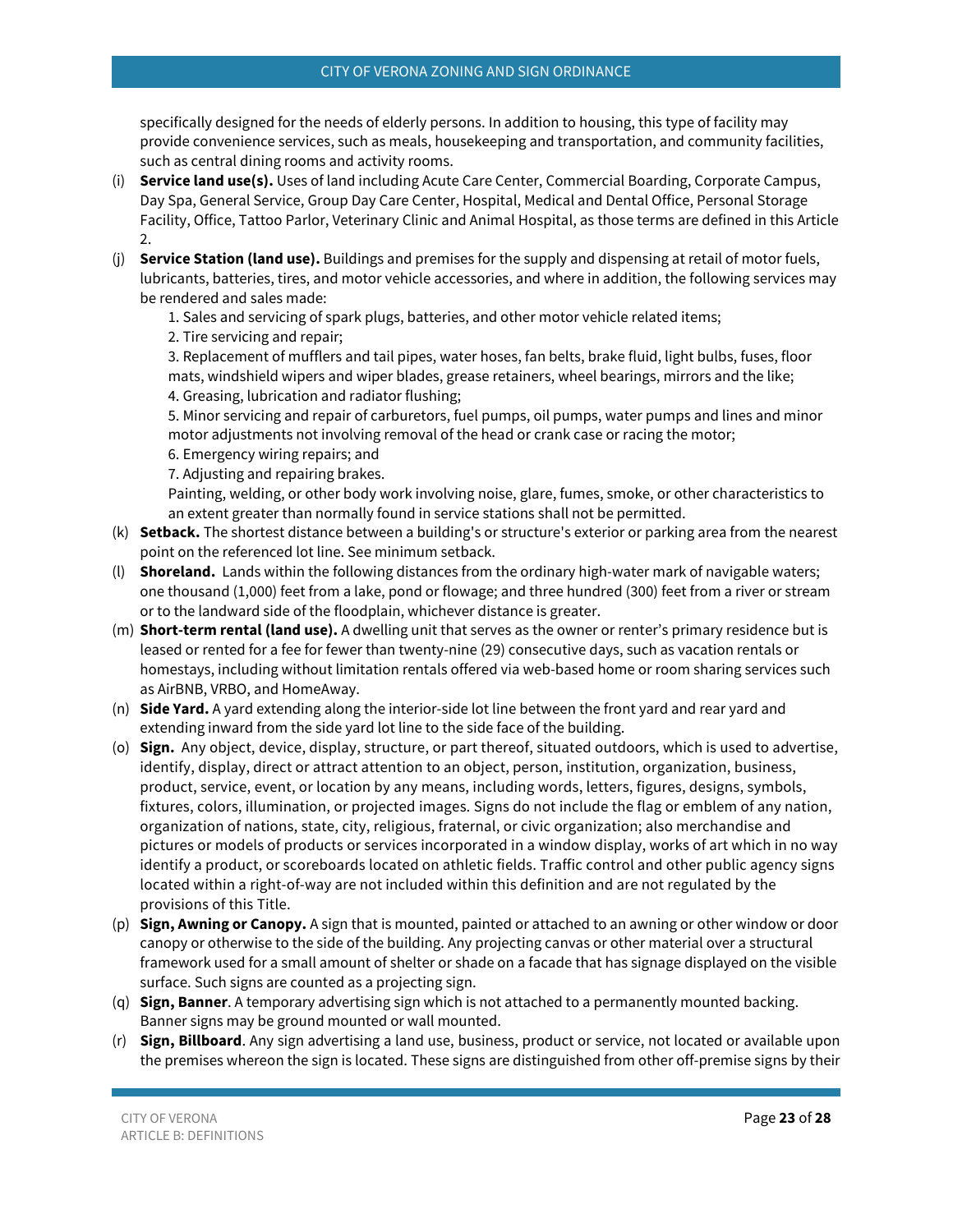larger than otherwise permitted size and typical location along State Highways and major arterial roadways. Additionally, billboards are often erected to attract attention to land uses, businesses, products, and/or services that may be utilized by motorists unfamiliar with area-wide land uses, businesses, products and/or services, such as tourists and out-of-state visitors.

- (s) **Sign, Box**. A sign which includes a frame or box-like external structure which encloses the functional elements of the sign, including internal illumination, where the sign content is affixed on a face or panel.
- (t) **Sign, Feather**. A flexible or rigid pole to which one side of a flexible fabric, generally in the shape of a feather or similar shape, is attached, and which upon which temporary sign copy is displayed. Such banners are also known and sold under names which include, but are not limited to, "quill sign," "banana banner," "blade banner," "flutter banner," "flutter flag," "bowflag," "teardrop banners," and others. The definition includes functionally similar display devices.
- (u) **Sign, Message.** The thought or idea conveyed or expressed by the words, letters, insignia, figures, designs, fixtures, colors, motion, illumination, sound or projecting images or any combination thereof.
- (v) **Sign, Mobile or Portable.** A sign mounted on a frame or chassis designed to be easily relocated, including vehicles and/or trailers whose principal commercial use is for signage.
- (w) **Sign, Monument**. A freestanding sign, other than a pylon sign, in which the entire bottom is in contact with or close to the ground.
- (x) **Sign, On**-**Site Traffic Directional.** A sign on a lot that directs the movement or placement of pedestrian or vehicular traffic with or without reference to, or inclusion of, the name of a product sold or service performed on the lot or in a building, structure or business enterprise occupying the same.
- (y) **Sign, Projecting.** A sign, other than a wall sign which is attached to and projects more than one foot, generally perpendicular from a structure or building face.
- (z) **Sign, Pylon**. A sign that is mounted on a freestanding pole or other supports so that the bottom edge of the sign face is eight feet or more above grade.
- (aa) **Sign, Sidewalk**. A type of portable sign that is intended to be placed on a hard surface, most commonly a sidewalk. These signs include A-frame signs, signs that are suspended from the top member of an A-frame, signs with weighted bases, and comparable signs.
- (bb)**Sign, Temporary**. A sign or advertising display intended to be displayed for a certain period of time. Included in the definition of "temporary signs" are retailers' signs temporarily displayed for the purpose of informing the public of a "sale" or special offer. If a sign display area is permanent but the message displayed is subject to periodic changes, that sign shall not be considered as temporary. A mobile or portable sign shall not be considered a temporary sign or used for such a purpose
- (cc) **Sign, Wall.** A sign mounted parallel to a building facade or other vertical building surface.
- (dd)**Sign, Window.** A sign which is applied or attached to the exterior of a window, or applied to, attached to, or located within one foot (1') of the interior of a window, which can be seen through the window from the exterior of the structure**.**
- (ee) **Sign, Yard.** A temporary portable sign constructed of paper, vinyl, plastic, wood, metal or other comparable material, and designed or intended to be displayed for a short period of time**.**
- (ff) **Single-Family, Detached (land use).** A free standing building uses as one dwelling unit that does not share walls and is entirely separate with another dwelling unit.
- (gg) **Site area.** The total area of a site available for inclusion in calculations of the maximum permitted density or intensity of development. See also Gross site area.
- (hh)**Site plan.** Plan(s) and drawing(s) of proposed improvements to a particular development site. A site plan application consists of a written description of the present zoning regulations and proposed improvement plans for the development site, a detailed landscaping plan, a grading and erosion control plan, elevation drawings, a detailed site analysis, potentially topographic and natural resource area information if required, development pads and mitigation areas.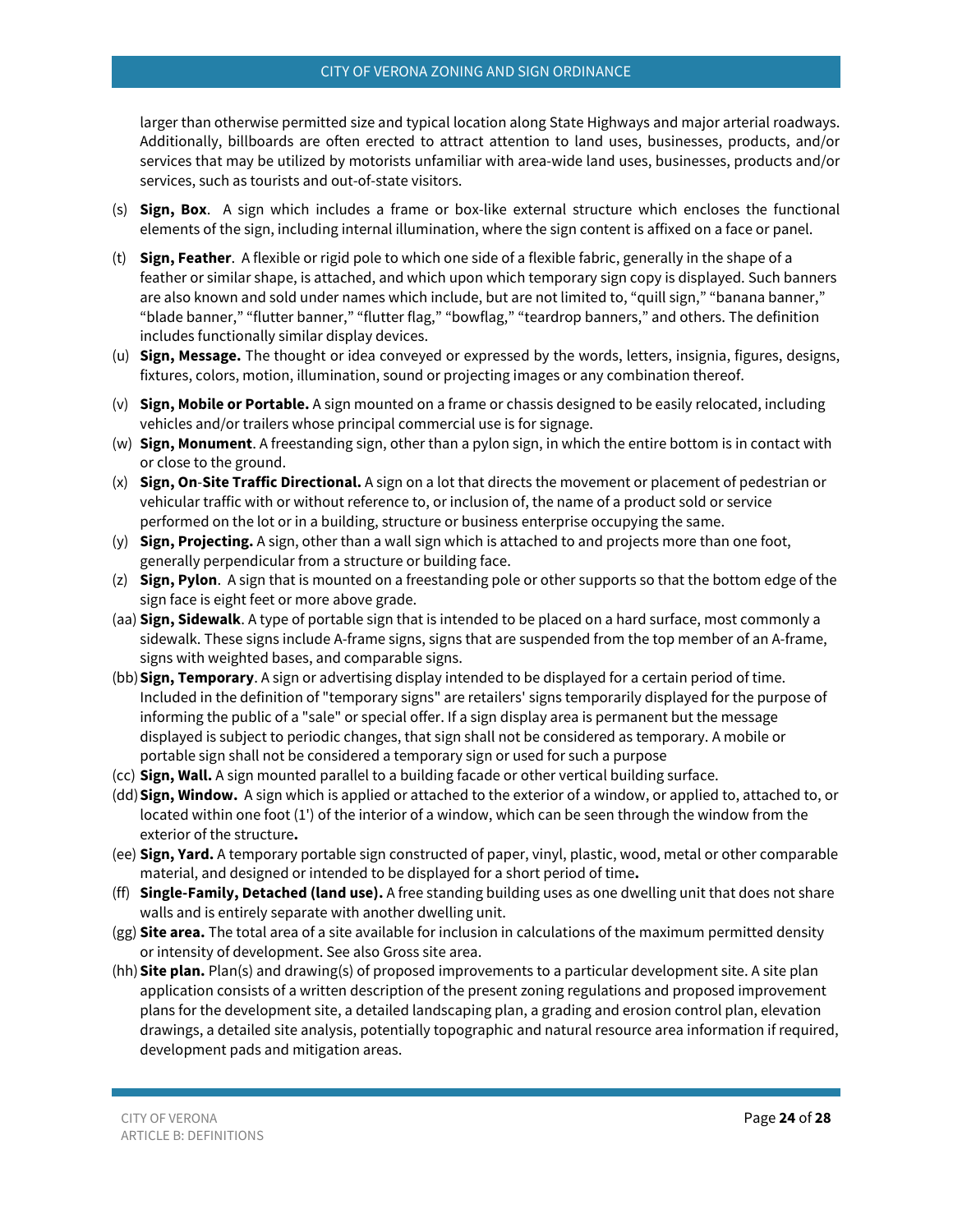- (ii) **Solar Energy Collection, Farm (land use).** A site on which the primary land use is an array of multiple solar collectors on ground-mounted racks or poles that harvest and convert solar energy into thermal, chemical or electrical energy and transmit the same.
- (jj) **Solar Energy Collection System.** All equipment required to harvest solar energy to generate electricity, including storage devices, power conditioning equipment, transfer equipment, and parts related to the functioning of those items.
- (kk) **Solar Energy Collection System, Roof Mounted (accessory land use).** A solar energy collection system that is structurally mounted to the roof of a building or other permitted structure, including limited accessory equipment associated with system which may be ground mounted. It is installed parallel to the roof with a few inches gap.
- (ll) **Solar Energy Collection System, Ground Mounted (accessory land use).** A solar energy collection system and associated mounting hardware that is affixed to or placed upon the ground including but not limited to fixed, passive, or active tracking racking systems.
- (mm) **Solar Energy Collection System, Canopy (accessory land use)**. A solar energy collection system consisting of elevated solar panels installed above parking lots, carports and other paved areas.
- (nn)**Solid fence.** Any fence which cannot be seen through. Such fences include basket weave fences, stockade fences, plank fences, and similar fences.
- (oo)**Standard zoning districts.** Zoning districts which primarily regulate the use of land, and intensity or density of such use.
- (pp)**Start of Construction.** The date the building permit is issued, provided the actual start of activity was within 180 calendar days of the permit date. The actual start of activity means either the first placement of permanent construction of a structure on the site such as the pouring of a slab or footings, the installation of piles, or the construction of columns. Permanent construction does not include land preparation, such as clearing, grading and filling; nor does it include the installation of streets and/or walkways; nor does it include excavation for basement, footings, piers, or foundations; nor does it include the erection of temporary forms; nor does it include the installation on the property of accessory buildings, such as garages or shed not occupied as dwelling units or part of the main structure.
- (qq)**Steep Slope.** Steep slopes are areas which contain a gradient of twelve (12) percent or greater, (equivalent to a ten (10) foot elevation change in a distance of eighty-three (83) feet or less), as shown on USGS 7.5 minute topographic maps for the City of Verona and its environs.
- (rr) **Storage or Wholesaling (land use).** Facility primarily oriented to the receiving, holding, and shipping of packaged materials for a single business or a single group of businesses. With the exception of loading and parking facilities, such land uses are contained entirely within an enclosed building. Examples of this land use include conventional warehouse facilities, long-term indoor storage facilities, and joint warehouse and storage facilities.
- (ss) **Story.** That portion of a building included between the surface of any floor and the surface of the floor next above; or if there is no floor above, the space between the floor and the ceiling next above. Neither a basement nor a cellar shall be counted as a story.
- (tt) **Street.** Any public or private thoroughfare dedicated or permanently open to pedestrian and vehicular use which is twenty-two (22) feet or more in width if it exists at the time of enactment of this Title; and any such public right-of-way sixty (60) feet or more in width when established after the effective date of this Title.
- (uu)**Street Line.** See Lot line, front.
- (vv) **Structure.** Anything constructed or erected, the use of which requires a more or less permanent location on the ground, or attached to something having a permanent location on the ground, excepting public utility fixtures and appurtenances.
- (ww) **Subdivision.** A division of a lot, parcel, or tract of land by the owner thereof or the owner's agent for the purpose of sale or of building development. It also means something produced by subdividing such as a neighborhood.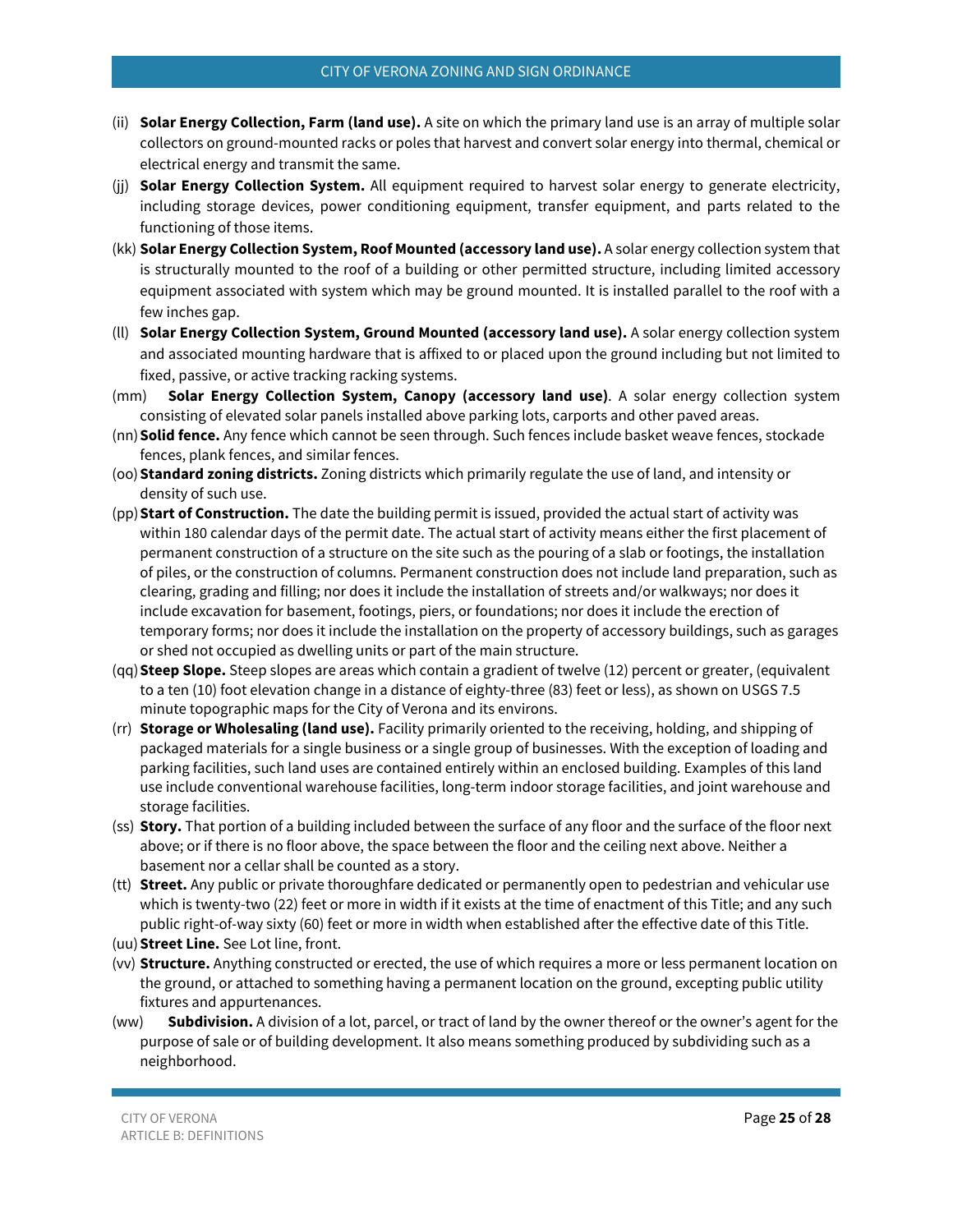(xx) **Swale.** A linear depression in land running downhill or having a marked change in contour direction in which sheet runoff would collect and form a temporary watercourse.

# <span id="page-25-0"></span>**13-1-62 Definitions – T**

The following words, terms and phrases, wherever they occur in this Title, shall have the meanings ascribed to them by this Section. Definitions provided by this Section include:

- (a) **Tasting Room - Brewery/Winery/Distillery (land use).** A brewery, microbrewery, winery or distillery in which customers may sample, purchase and consume wine, beer or spirits on the premises.
- (b) **Tattoo Parlor (land use).** An establishment that offers or performs any method of placing ink or other pigment into the skin or mucosa by the aid of needles or any other instrument used to puncture the skin, resulting in permanent coloration of the skin or mucosa.
- (c) **Temporary use.** A land use which is present on a property for a limited and specified period of time.
- (d) **Terrace.** The area located between a road and a sidewalk.
- (e) **Thrift Store (land use).** A retail establishment primarily engaged in selling used household goods and merchandise which has been obtained through bulk-purchases or through donations or gifts in which the donor receives no compensation upon the sale of such merchandise, and where the use is designed to sell donated merchandise at a price below reasonable market value.
- (f) **Title.** The main divisions of the City of Verona Code of Ordinances, organized by subject matter. Title 13 is the Zoning and Sign Ordinance.
- (g) **Townhome (land use).**
- (h) **Transportation land use(s).** Land uses designed to move people or goods from one destination to another, including Off-Site Parking Lot and Airport/Heliport, as those terms are defined in this Article 2.

# <span id="page-25-1"></span>**13-1-63 Definitions – U**

- (a) **Unnecessary hardship.** The circumstance where special conditions affecting a particular property, which were not self-created, have made strict conformity with restrictions governing areas, setbacks, frontage, height or density unnecessarily burdensome or unreasonable in light of the purposes of the ordinance.
- (b) **Urban Agriculture, Indoor, less than 10,000 square feet (land use**). An indoor establishment less than 10,000 square feet where food or ornamental crops are grown or processed for personal consumption or to be sold or donated that includes, but is not limited to, greenhouses and other indoor growing operations, vertical farms, aquaponics, aquaculture, and hydroponics.
- (c) **Urban Agriculture, Indoor, more than 10,000 square feet (land use)**. An indoor establishment 10,000 square feet or greater where food or ornamental crops are grown or processed for personal consumption or to be sold or donated that includes, but is not limited to, greenhouses and other indoor growing operations, vertical farms, aquaponics, aquaculture, and hydroponics.
- (d) **Urban Agriculture, Outdoor (land use).** Backyard, roof-top, vacant lot or balcony cultivation or processing of food or ornamental crops. This definition does not include the keeping, feeding or raising of animals such as chickens, fish, goats, and honey bees.
- (e) **Urban Garden (accessory land use).** Land used to grow and harvest any kind of plant, including flowers, food or non-food crops for personal consumption or commercial purposes.
- (f) **Usable space.** An open area designed, improved, maintained and intended for active or passive recreation.
- (g) **Use.** The purpose or activity for which land or any building thereon is designed, arranged, or intended, or for which it is occupied or maintained.
- (h) **Use, Accessory.** See Accessory use.
- (i) **Use, Principal.** See Principal use.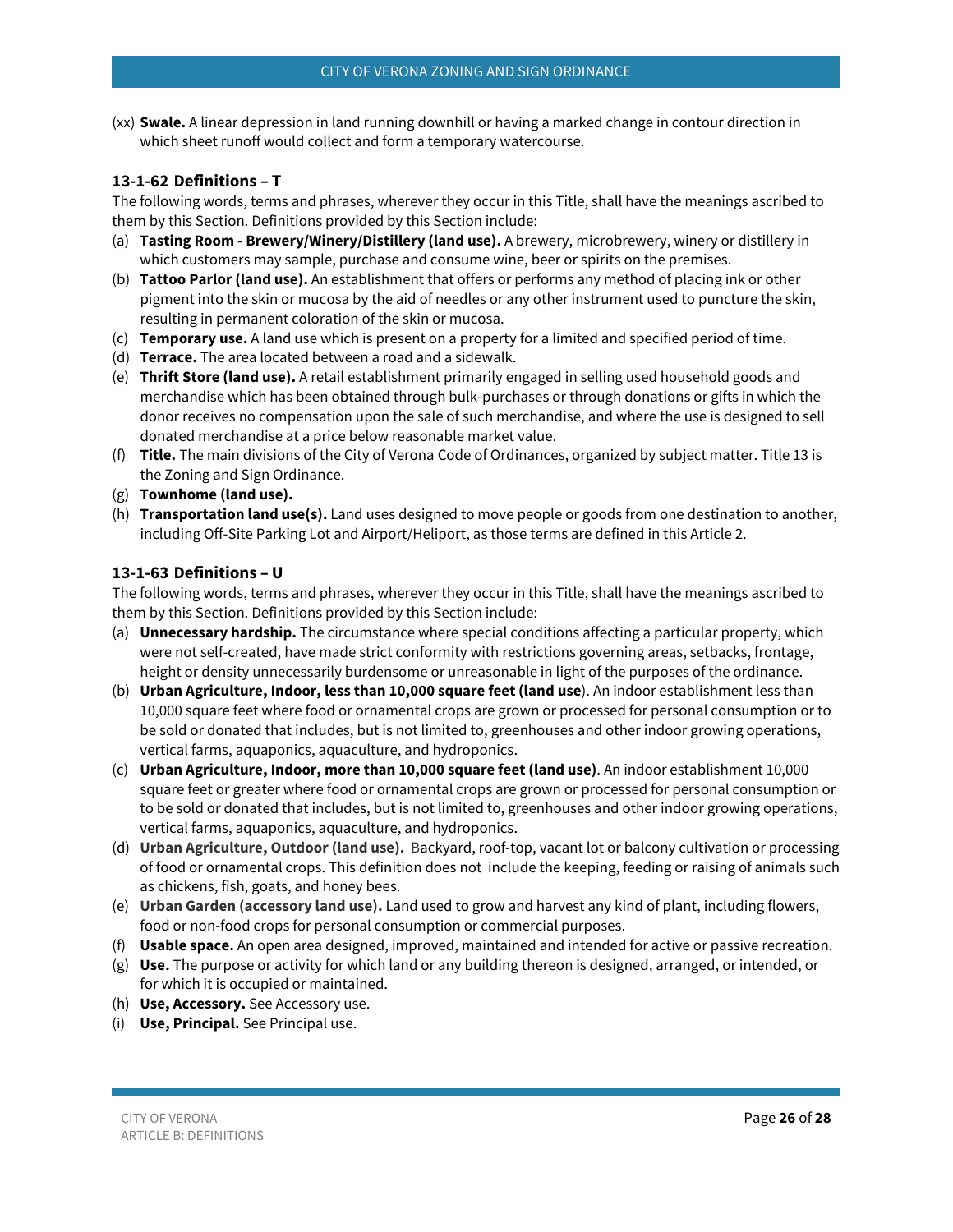### <span id="page-26-0"></span>**13-1-64 Definitions – V**

The following words, terms and phrases, wherever they occur in this Title, shall have the meanings ascribed to them by this Section. Definitions provided by this Section include:

- (a) **Variance.** A grant of permission by the Zoning Board of Appeals that authorizes the recipient to develop or use property in a manner that, according to the strict letter of this Ordinance, is not otherwise legally permitted.
- (b) **Vehicle Related land use(s).** Uses of land including Autobody Repair, Car Wash, Fuel Sales, Service Station, and Vehicle Sales and Rental, as those terms are defined in this Article 2.
- (c) **Vehicle Sales and Rental (land use).** The use of any building or portion thereof, or other premises or portion thereof, for the display, sale, rental, or lease of new motor vehicles, or used motor vehicles as an ancillary use of a zoning lot, and any warranty repair work and other repair service conducted as an accessory use.
- (d) **Veterinary Clinic / Animal Hospital (land use).** An establishment for the care and treatment of the diseases and injuries of animals and where animals may be boarded only during their convalescence.
- (e) **Vocational/Employment Training (land use).** An educational institution primarily engaged in offering trade or technical training in a variety of technical subjects and trades. The training often leads to jobspecific certification and may include the use of simulators and simulation methods.

# <span id="page-26-1"></span>**13-1-65 Definitions – W**

The following words, terms and phrases, wherever they occur in this Title, shall have the meanings ascribed to them by this Section. Definitions provided by this Section include:

- (a) **Wetland.** Those areas where water is at, near or above the land surface long enough to support aquatic or hydrophytic vegetation and which have soils indicative of wet conditions.
- (b) **Wholesaling (land use).** Facility primarily oriented to the receiving, holding, and shipping of packaged materials for a single business or a single group of businesses. With the exception of loading and parking facilities, such land uses are contained entirely within an enclosed building. Examples of this land use include conventional warehouse facilities and joint warehouse and storage facilities.
- (c) **Wisconsin Wetland Inventory Map.** Maps prepared by the Wisconsin Department of Natural Resources.
- (d) **Working days.** Monday, Tuesday, Wednesday, Thursday or Friday; excluding holidays granted by the City of Verona to its Departments.
- <span id="page-26-2"></span>(e) **Workshop meeting.** A meeting where a discussion can take place between two parties to obtain feedback.

### **13-1-66 Definitions – X**

<span id="page-26-3"></span>Reserve.

# **13-1-67 Definitions – Y**

The following words, terms and phrases, wherever they occur in this Title, shall have the meanings ascribed to them by this Section. Definitions provided by this Section include:

(a) **Yard.** A required open space on a lot, which is unoccupied and unobstructed by a structure from its lowest ground level to the sky, except as expressly permitted in this Title. A yard shall extend along a lot line and at right angles to such lot line to the face of the building. For fence and other regulations, yards shall take precedence in this order: 1—front yard; 2—street-side yard; 3—rear yard; 4—interior-side yard.

### <span id="page-26-4"></span>**13-1-68 Definitions – Z**

The following words, terms and phrases, wherever they occur in this Title, shall have the meanings ascribed to them by this Section. Definitions provided by this Section include:

(a) **Zoning Administrator.** The City employee charged with the application and interpretation of this Title.